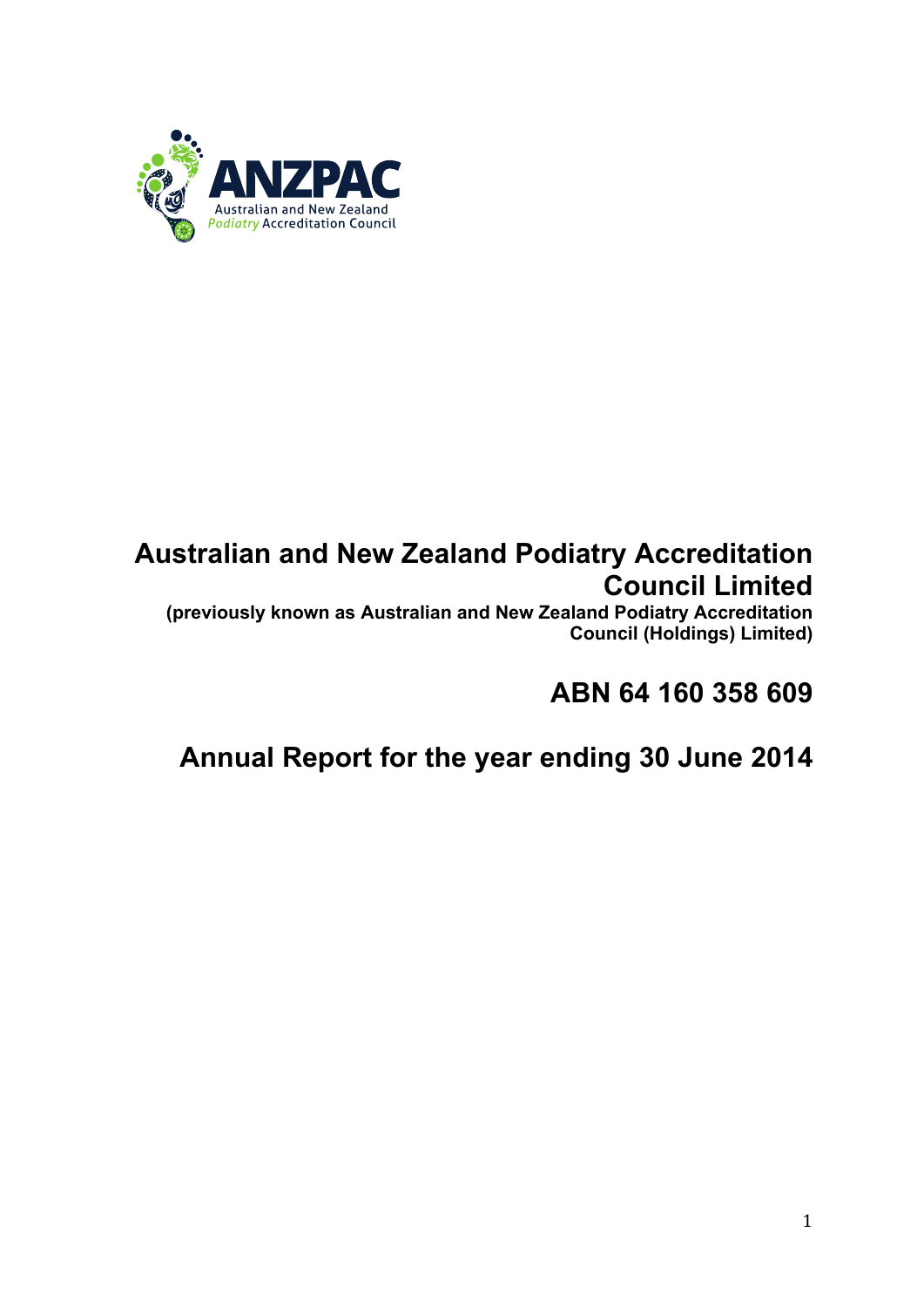# **Corporate Information**

| <b>Directors</b>                   | Dr Rolf Scharfbillig            | Chairperson              |
|------------------------------------|---------------------------------|--------------------------|
|                                    | Dr Adam Bird                    | Deputy Chairperson       |
|                                    | Ms Alexandra Noble-Beasley      | Treasurer                |
|                                    | Ms Fiona Angus                  | Director                 |
|                                    | <b>Mr Matthew Carroll</b>       | Director                 |
|                                    | Mr Trent Johnston               | Director                 |
|                                    | Mr David McKay                  | Director                 |
|                                    | Dr Anita Raspovic               | Director                 |
|                                    | Ms Joan Russell                 | Director                 |
|                                    |                                 |                          |
| <b>Company Secretary</b>           | Rachel Portelli                 | <b>Executive Officer</b> |
|                                    |                                 |                          |
| <b>Registered Office</b>           | 12-16 Parker Street             |                          |
|                                    | Williamstown VIC 3106           |                          |
|                                    |                                 |                          |
| <b>Principal Place of Business</b> | 12-16 Parker Street             |                          |
|                                    | Williamstown VIC 3016           |                          |
|                                    |                                 |                          |
| <b>Auditors</b>                    | Hourigan Partners Audit Pty Ltd |                          |
|                                    | <b>Chartered Accountants</b>    |                          |
|                                    |                                 |                          |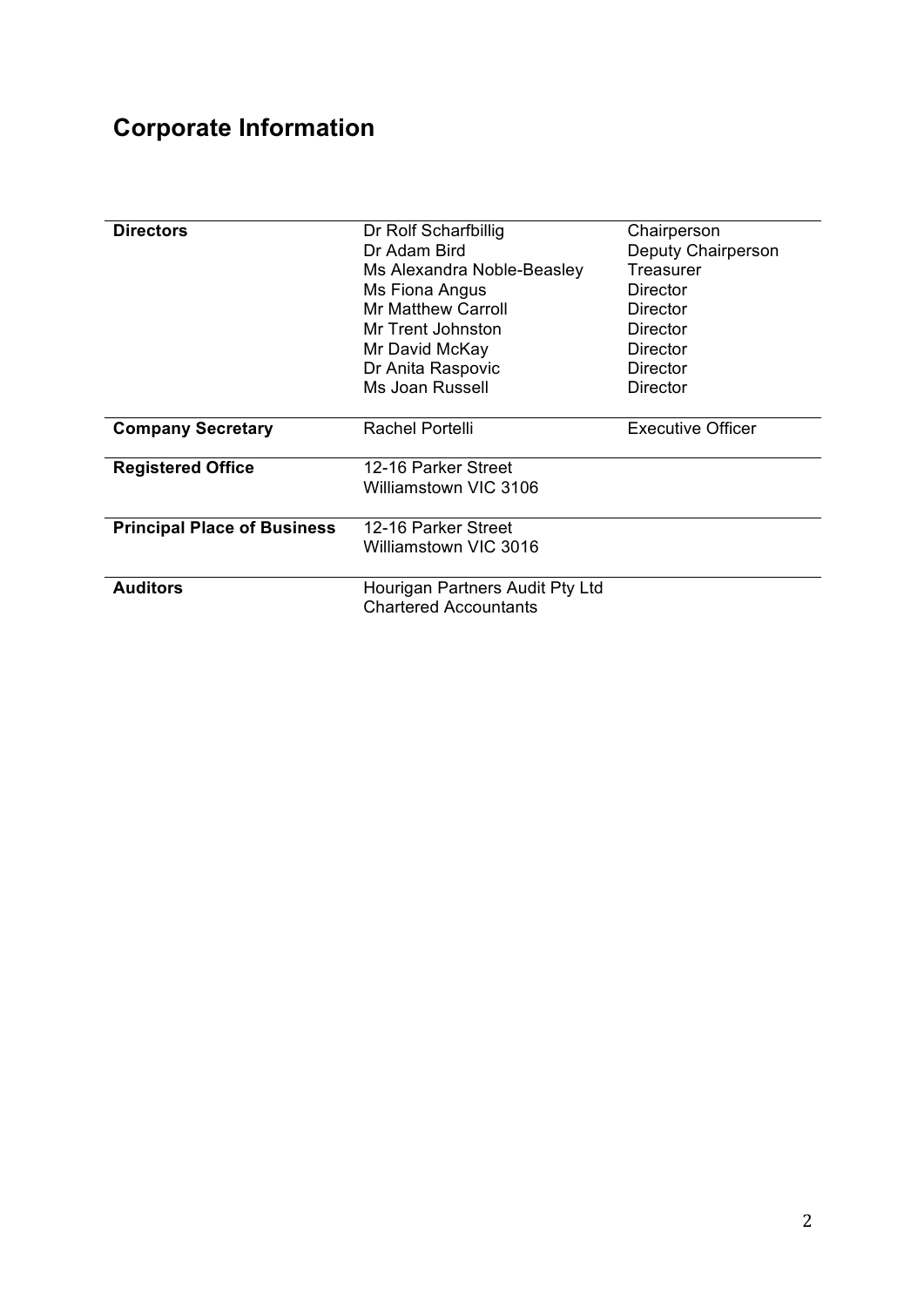## **Chairperson's Report**

With the impending review of the National Registration and Accreditation Scheme (NRAS) it is timely to reflect on the achievements of the Australian and New Zealand Podiatry Accreditation Council (ANZPAC) over the past year in fulfilling the objectives of the National Law.

#### **Financial Health**

ANZPAC has limited income streams, deriving its revenue from contributions from the Podiatry Board of Australia, the Podiatrists Board of New Zealand, accreditation application fees and qualifications and skills assessment fees.

ANZPAC has finished the year comparatively well with a surplus of \$30,718. This surplus will allow us to build a reserve over time to ensure our ongoing viability and to further fund projects consistent with our objects.

From 1 January 2015, ANZPAC will introduce set fees for accreditation assessments that will provide both ANZPAC and education providers the ability to budget and plan for costs associated with accreditation. Qualifications and assessment fees were relative consistent with prior year and are expected to remain stable for the upcoming year.

#### **Collaboration with other Accreditation Authorities**

ANZPAC is an active member of the Health Professions Accreditation Councils' Forum, the coalition of the accreditation councils of the regulated health professions, each being the appointed external accreditation authority for the profession National Board under the National Law. ANZPAC was represented at 4 Forum meetings over the year with our Executive Officer represented on two Forum Working Parties.

#### **Stakeholder Engagement**

During the year, ANZPAC held regular meetings with the Podiatry Board of Australia and the Podiatrists Board of New Zealand.

ANZPAC's achievements would not be possible without the hard work and dedication of the Board and its Committees who work tirelessly to ensure that ANZPAC continues to meet its obligations as an accreditation authority. Thank you to Ms Fiona Oliver who retired from the Board during the year. Fiona's contribution as a community representative on the Board of Directors of ANZPAC was greatly appreciated.

Rolf Schaftslig

**DR ROLF SCHARFBILLIG Chairperson**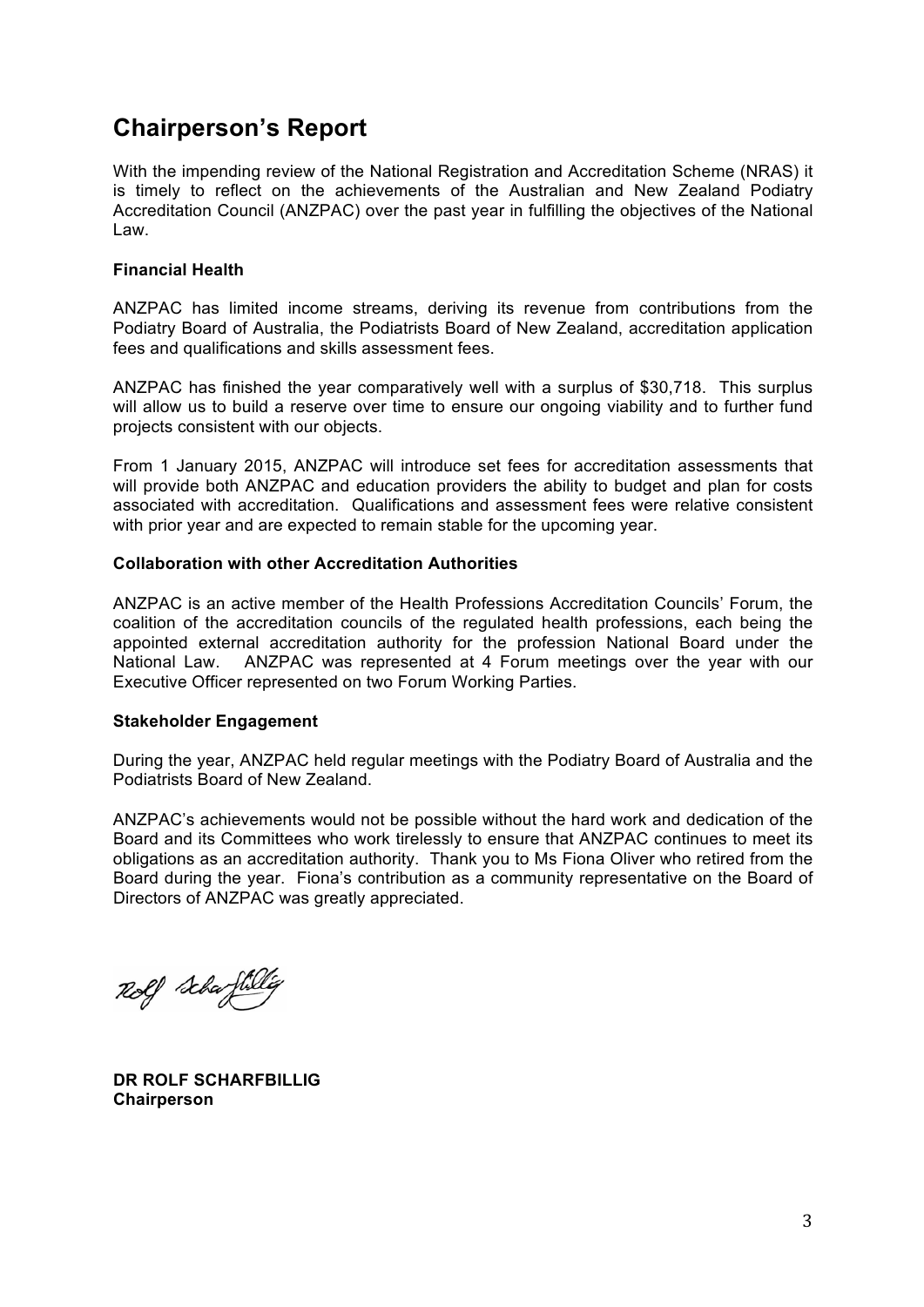## **Accreditation Committee Report**

#### **Committee members**

| Dr Rolf Scharfbillig (Chairperson) |
|------------------------------------|
| Mr Tim Abrahams                    |
| Ms Fiona Angus                     |
| Mr Matthew Carroll                 |
| Dr Sara Jones                      |
| Ms Joan Russell                    |

Private Practitioner (South Australia) Private Practitioner (South Australia) Private Practitioner (New Zealand) AUT University (New Zealand) University of South Australia (South Australia) Ms Joan Russell Community Representative (South Australia)

### **Accreditation Standards**

ANZPAC is responsible for accrediting education providers and programs of study for the podiatry profession. Accreditation standards are used to assess whether a program of study, and the education provider that provides the program of study, provide persons who complete the program with the knowledge, skills and professional attributes to practice the profession. Since joining the NRAS, ANZPAC has developed three accreditation standards:

- The ANZPAC *Accreditation Standards for Podiatry Programs for Australia and New Zealand* transitioned on 1 July 2010 under section 253(3) of the Health Practitioner Regulation National Law Act (National Law) as in force in each state and territory as an approved accreditation standard for the purpose of general registration. ANZPAC has subsequently separated the procedures for accreditation from the accreditation standards document and has published the procedures separately on our website
- *Accreditation Standards for Podiatric Surgery Programs* were finalised in early 2012 and approved by the Podiatry Board of Australia at its meeting on 25 May 2012
- *Accreditation Standards for Endorsement for Scheduled Medicines* were finalised in mid 2012 and approved by the Podiatry Board of Australia at its meeting on 22 August 2012. These standards are broken down into Part A: *Podiatric Therapeutics* and Part B: *Supervised Practice*

#### **Review of Entry-Level Accreditation Standards**

In 2013-2014 the review of the *Accreditation Standards for Podiatry Programs for Australia and New Zealand* began under the project leadership of Dr Anita Raspovic. Initial stakeholder consultation commenced in late May 2014 and a final set of revised accreditation standards will be issued in early 2015. ANZPAC is fortunate to also be represented on the Australian Dental Council Program Accreditation Standards Steering Committee that provides an ideal forum for increasing cross-professional collaboration and innovation.

#### **Accredited Programs of Study**

Under the National Law, ANZPAC may grant accreditation if it is reasonably satisfied that a program of study and the education provider that provides it meet an approved accreditation standard. It may also grant accreditation if it is reasonably satisfied that the provider and the program of study substantially meet an approved accreditation standard, and the imposition of conditions on the approval will ensure that the program meets the standard within a reasonable time. ANZPAC reports its decision to the Podiatry Board of Australia to enable the Board to make a decision on the approval of the program of study for registration purposes.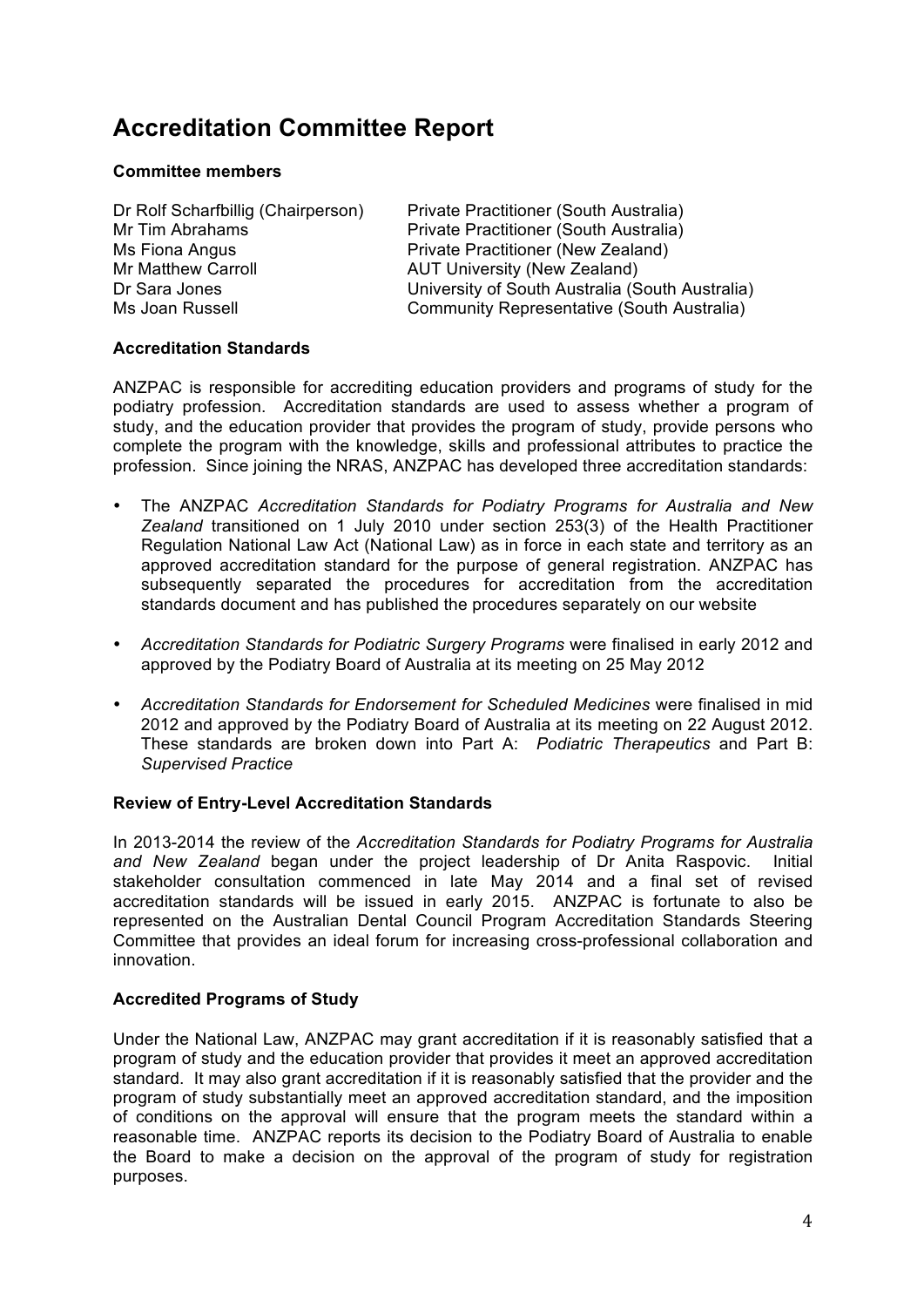## **Accreditation Committee Report**

Under the direction of the ANZPAC Board, the Accreditation Committee is responsible for the management of the ANZPAC assessment of podiatry programs of study in Australia and New Zealand. Table 1 summarises assessments completed during the year.

| Queensland University of Technology | Accreditation to 7 March 2019                 |
|-------------------------------------|-----------------------------------------------|
| <b>Southern Cross University</b>    | <b>Accreditation Refused</b>                  |
| University of Western Sydney        | Accreditation to 30 June 2019 with conditions |

#### **Table 1: Summary of accreditation assessments undertaken during 2013-2014**

ANZPAC would not be able to fulfill its role without the help of experienced accreditation assessors. I would like to take this opportunity to thank all those individuals who have contributed their time and expertise as either a team leader or member of an accreditation assessment team over the past year.

#### **Monitoring of Accredited Programs of Study**

Between formal accreditations, ANZPAC monitors progress in accredited podiatry programs of study through annual progress reports that programs are required to provide and by monitoring any conditions that have been placed on accreditation. These reports inform ANZPAC of any emerging issues that may affect the program's ability to deliver its podiatry curriculum and respond to issues raised in ANZPAC accreditation reports. In the last year, ANZPAC accepted annual reports from:

- Auckland University of Technology (annual report)
- Central Queensland University (monitoring of conditions)
- Charles Sturt University (annual report)
- University of Newcastle (annual report)
- University of South Australia (annual report)
- University of Western Australia (Bachelor of Podiatric Medicine) (annual report)
- University of Western Australia (Doctor of Podiatric Medicine) (monitoring of conditions)

In order to streamline the annual reporting process, a template was introduced in June 2014 to also ensure consistency in reporting to ANZPAC.

Rolf schaftillig

**DR ROLF SCHARFBILLIG Chair, Accreditation Committee**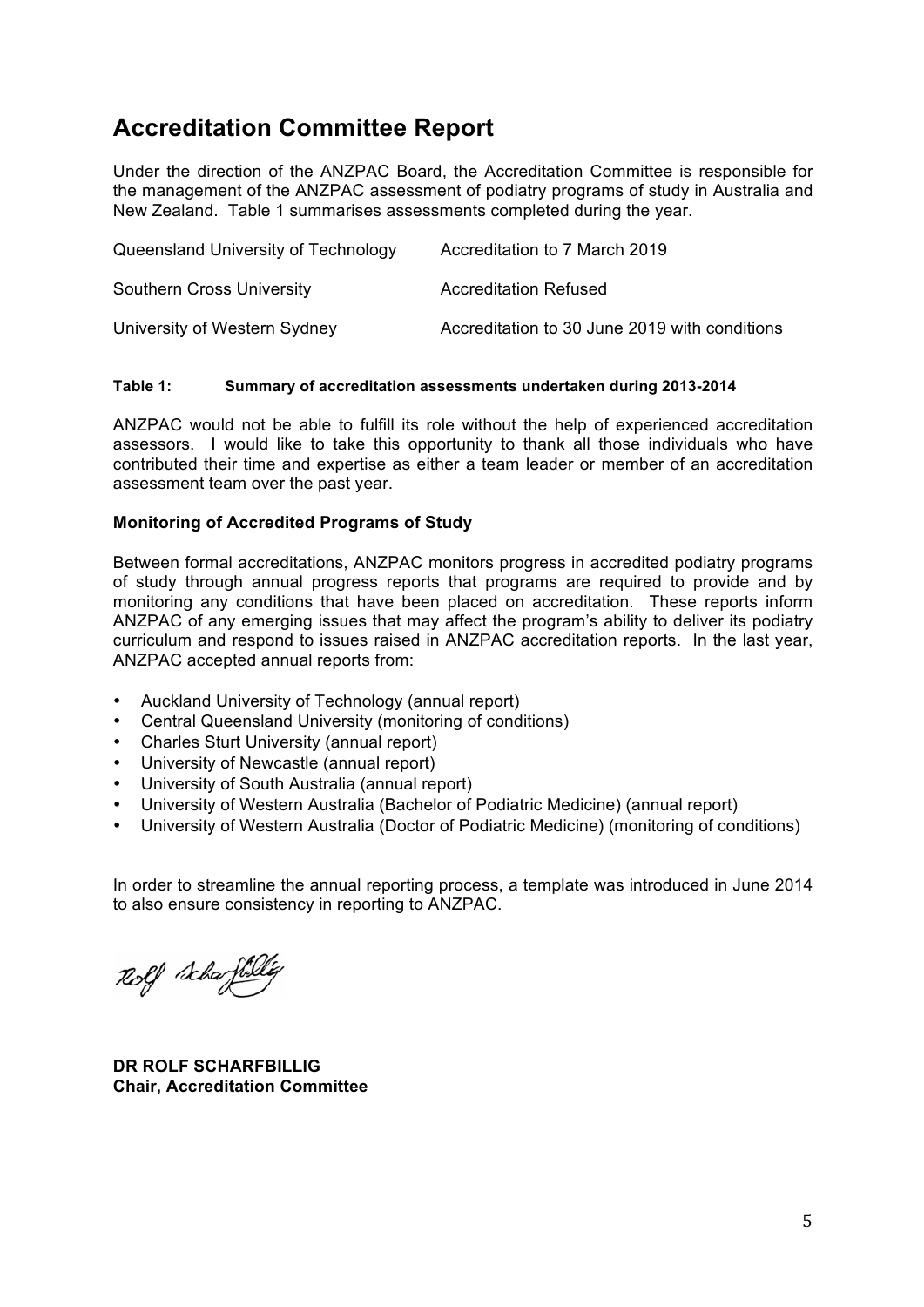## **Qualifications and Skills Assessment Committee Report**

#### **Committee members**

| Dr Adam Bird (Chairperson) | La Trobe University (Victoria)             |
|----------------------------|--------------------------------------------|
| Dr Vivienne Chuter         | Newcastle University (New South Wales)     |
| Ms Belinda Ihaka           | <b>AUT University (New Zealand)</b>        |
| Mr Trent Johnston          | Private Practitioner (Queensland)          |
| Ms Susanne Owen            | Community Representative (South Australia) |
| Mr Anthony Short           | Private Practitioner (Queensland)          |

#### **Assessment of international podiatry graduates**

ANZPAC, as the gazetted assessing authority for the Department of Immigration and Border Protection (DIBP), assesses internationally qualified podiatrists who apply for permanent migration under Australia's General Skilled Migration (GSM) and Employer Nomination Scheme (ENS) programs.

The National Law recognises that accreditation authorities administer the assessment of overseas-qualified health practitioners seeking registration. As the appointed accreditation authority in Australia for podiatry, ANZPAC assesses the skills of podiatrists applying for skilled migration visas to enter the country. ANZPAC is also responsible for the assessment of overseas-qualified podiatrists seeking registration in New Zealand.

Under our *Agreement for the Accreditation Function* with AHPRA and the Podiatry Board of Australia, ANZPAC is also responsible for the assessment of qualifications in podiatric therapeutics and for conducting competency assessments for podiatrists who hold a qualification from an approved program of study but have been absent from the profession for a period of time.

ANZPAC assesses podiatrists under two categories:

- Modified assessment, for those holding current registration in Australia or New Zealand
- Full assessment, for those holding current registration outside Australia or New Zealand.

In addition, candidates wishing to apply for registration in New Zealand are required to undertake the *Professional Practice and Culture in the New Zealand Context Open Book Examination* (OBE).

Table 2 provides a summary of the number of assessments undertaken in the last year.

During 2013-2014, ANZPAC received 56 applications from podiatrists seeking migration and/or registration to Australia and New Zealand, compared to 64 applications received in the previous year (for Australia only). As in previous years, the majority of applications were received from graduates of programs of United Kingdom education providers. A number of applicants have also taken advantage of the priority processing option introduced in late 2012 with 25% of applications assessed within 2 working days of lodgement.

There were no individual assessments of qualifications in podiatric therapeutics, which would seem to align to the slow take up rate of persons working through the requirements for an Endorsement for Scheduled Medicines in Australia.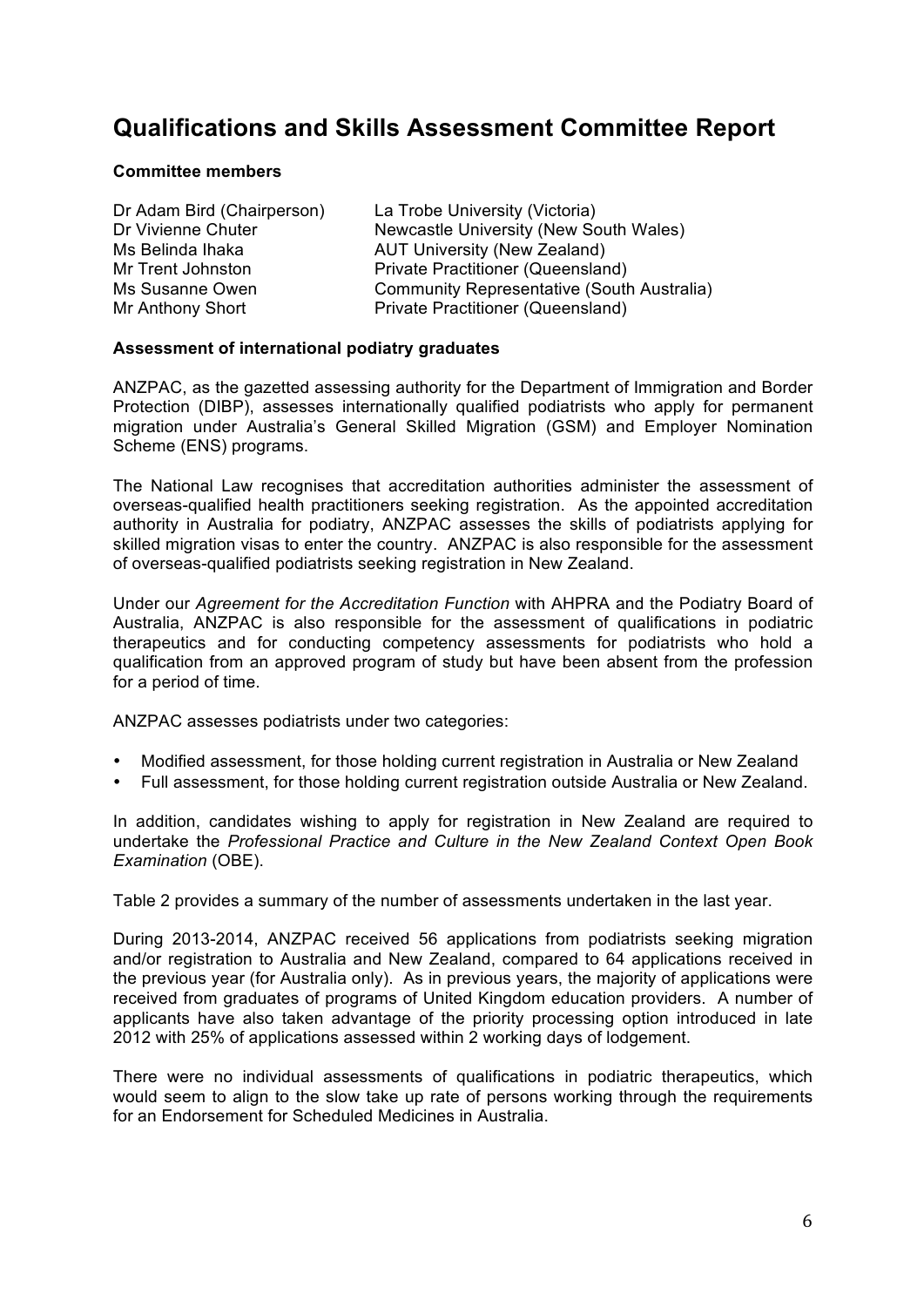## **Qualifications and Skills Assessment Committee Report**

The most likely explanation for the decrease in Australian applications is the changes introduced by DIBP to its permanent and temporary migration policy with accompanying substantial fee increases. This is in contrast to New Zealand immigration policy that has simpler requirements and lower fees.

|                                                   | 30 June 2014 | 30 June 2013 |
|---------------------------------------------------|--------------|--------------|
| <b>Full Assessment</b>                            | 36           | 51           |
| <b>Modified Assessment</b>                        | 11           | 10           |
| <b>Competency Assessment</b>                      | 1            | 3            |
| Assessment for Registration in New Zealand        | 8            | N/A          |
| Assessment of Podiatric Therapeutic Qualification | 0            | 0            |
| <b>TOTAL</b>                                      | 56           | 64           |

#### **Table 2: Summary of assessment undertaken during 2013-2014**

#### **Electronic lodgement of applications**

In November 2012, the Qualifications and Skills Assessment Committee (QSAC) agreed that applications for assessment could be lodged electronically. This has continued to prove popular with applicants with over 90% of applications now received by this method. Electronic lodgement of applications has resulted in a higher rate of documentary compliance and improved administrative efficiency.

#### **Assessment of qualifications in podiatric therapeutics**

During the year, ANZPAC conducted an evaluation of the podiatric therapeutics content of the Bachelor of Podiatry (Pass and Honours) at Charles Sturt University as providing a qualification in podiatric therapeutics for the purpose of endorsement for scheduled medicines.

#### **Future projects**

QSAC is considering a number of future projects that will allow ANZPAC to ensure the appropriate assessment of internationally qualified podiatrists for migration to Australia and New Zealand. This includes continuing discussions with the HCPC-UK and South Africa to explore options for mutual recognition and liaison with other relevant international assessing authorities in Europe, North America and the Asia Pacific region.

**DR ADAM BIRD Chair, Qualifications and Skills Assessment Committee**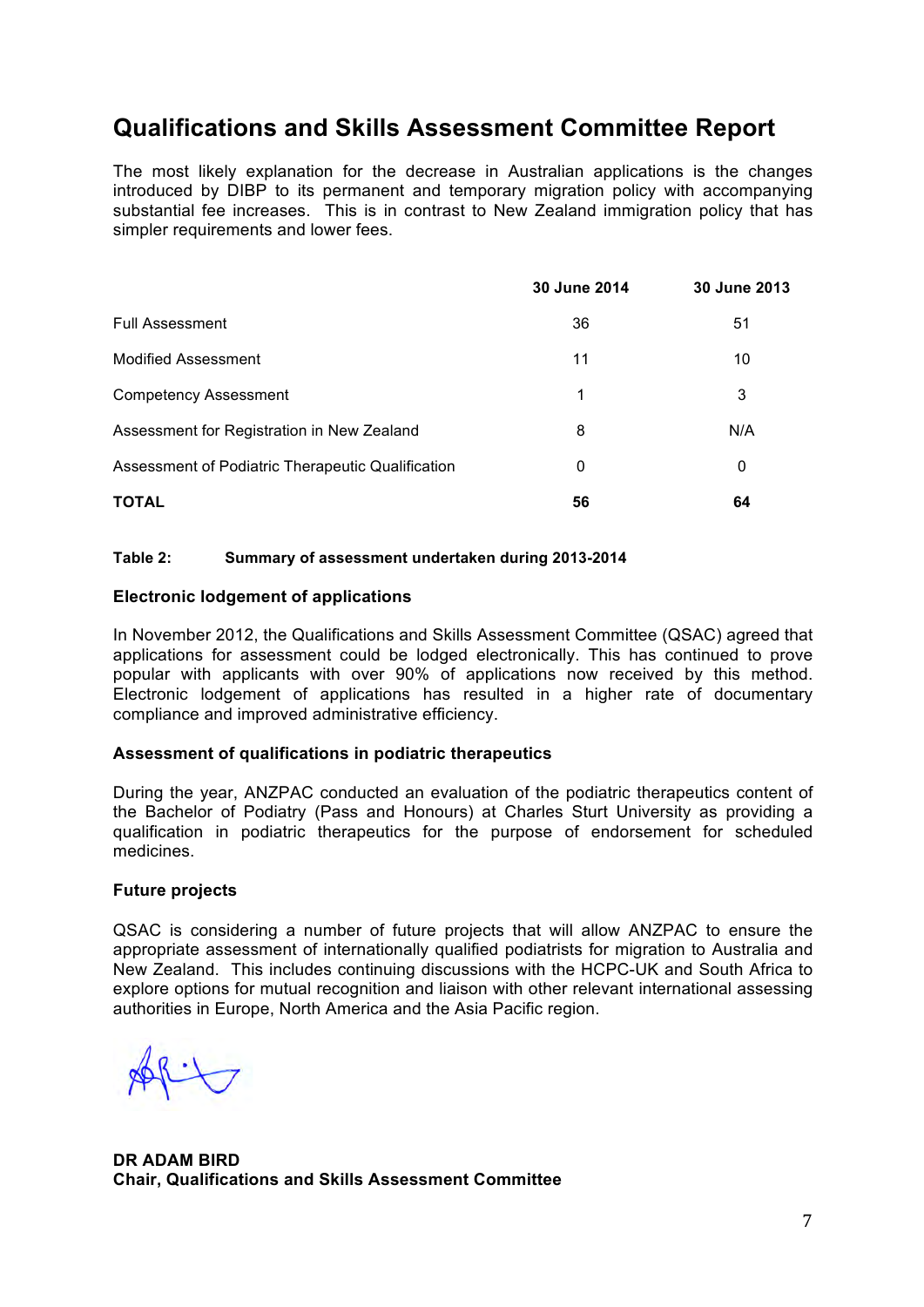## **Quality Framework Reporting**

ANZPAC reports to the Podiatry Board of Australia and AHPRA against a *Quality Framework for the Accreditation Function* ("Quality Framework") that was developed by AHPRA, the National Boards and the health professions accreditation councils. The Quality Framework has eight domains. ANZPAC meets these domains on the following ways.

#### *Governance*

ANZPAC has a robust governance structure with well defined governance policies and processes in place that ensure that ANZPAC meets is legislative and statutory obligations

#### *Independence*

There are clear procedures in place for ensuring the independence of ANZPAC's activities, including clear procedures for identifying and managing conflicts of interest. No complaints nor appeals were received in the year

#### *Operational management*

ANZPAC has mechanisms in place to ensure operational efficiency and effectiveness. Key performance indicators are used to assess ANZPAC's performance against its strategic priorities. There are robust systems for ensuring confidentiality and managing information.

#### *Accreditation standards*

ANZPAC is responsible for the development of accreditation standards for podiatry programs in Australia and New Zealand, podiatric surgery and endorsement for scheduled medicines. The accreditation standards meet relevant Australian and international benchmarks, are based on available research and evidence and are developed with extensive stakeholder consultation. ANZPAC currently accredits podiatry programs of study at 10 education providers across Australia and New Zealand.

#### *Processes for accreditation of education providers and programs of study*

ANZPAC has a range of processes and supporting material in place to ensure consistency, transparency and equity in undertaking accreditation decisions. These ensure selection and training of suitable assessors, fair and robust accreditation decisions and engagement of accredited providers in the ongoing quality improvement of podiatry programs of study.

#### *Assessing authorities in other countries*

With the vast majority of overseas-trained podiatrist applications coming from the United Kingdom, ANZPAC will continue to pursue the establishment of reciprocal accreditation recognition between Australia, New Zealand and the United Kingdom. This will involve ongoing discussion and negotiation with the Health and Social Care Professions Council (HCPC). A future step may involve the shadowing of a HCPC accreditation team to strengthen the existing desktop-based work that has been undertaken in comparing the respective accrediting authorities' entry-level accreditation standards in podiatry.

#### *Assessing overseas qualified practitioners*

ANZPAC assesses applicants using established and recognised tools such as the Country Education Profiles Online tool and an overall primary assessment of qualifications, registration, work experience and letters of good standing. The secondary assessment uses a practical examination comprised of four separate assessments: clinical assessment, clinical review, candidate interview and objective, structured, clinical examinations (OSCEs).

#### *Stakeholder collaboration*

ANZPAC has in place a number of mechanisms in place codified in Stakeholder Consultation Guidelines to build stakeholder support and collaboration both within Australia and internationally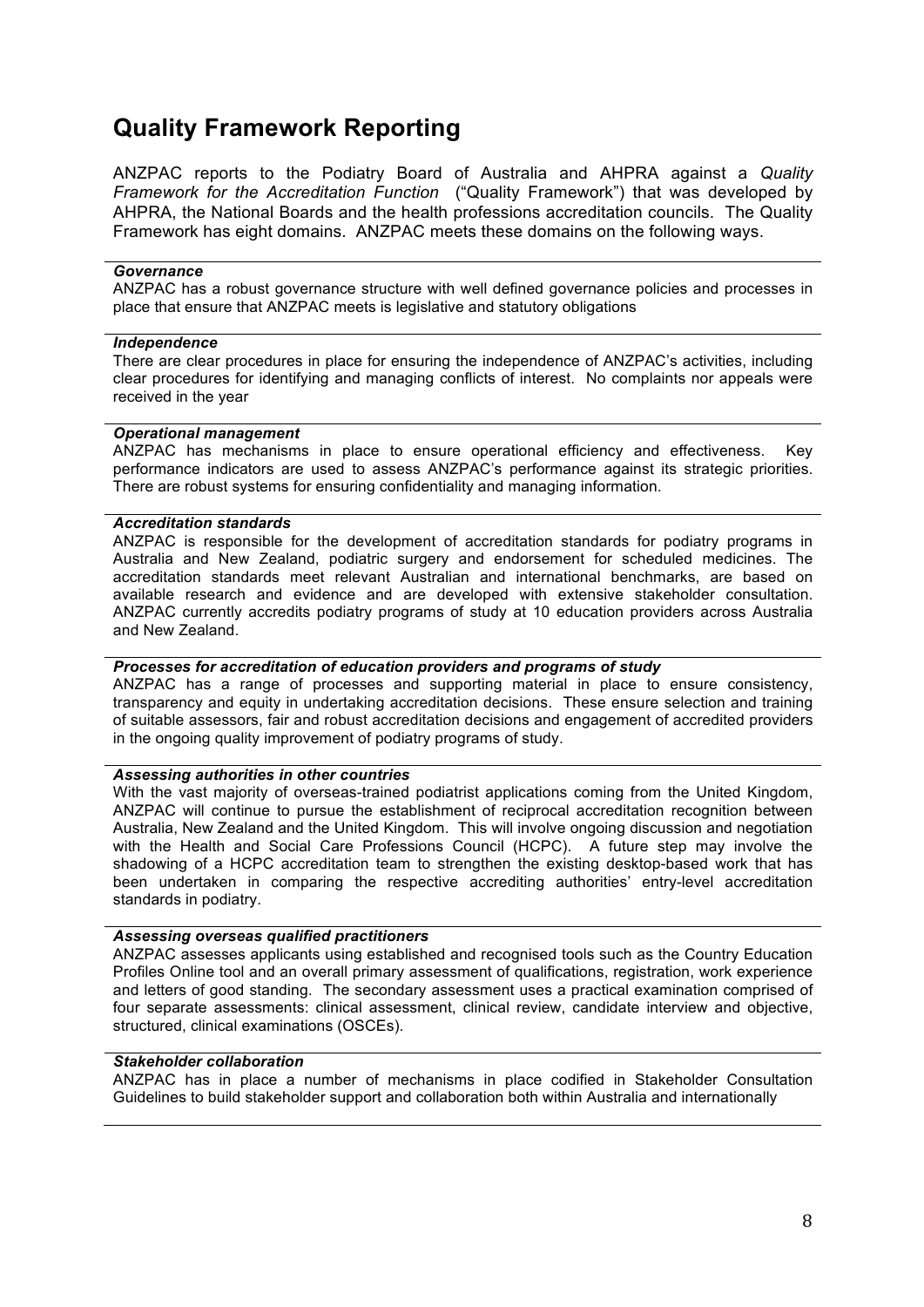## **Directors' Report**

The directors of the Australian and New Zealand Podiatry Accreditation Council Limited ("ANZPAC" or the "company") submit herewith the financial report of the company for the year ending 30 June 2014. In order to comply with section 300B of the *Corporations Act 2001*, the directors' report as follows:

#### **Principal Activities, Objectives and Measures of Performance**

#### *Principal Activities*

Under the National Registration and Accreditation Scheme (NRAS), ANZPAC is designated the independent accreditation agency for podiatry in Australia until June 2018. The objects of ANZPAC as outlined in the Constitution are to:

- a) Develop accreditation standards for podiatry programs of study in Australia and New Zealand
- b) Assess programs of study and the education providers that provide the programs of study, to determine whether the programs meet approved accreditation standards
- c) Assess authorities in other countries who conduct examinations for registration as a podiatrist, to decide whether persons who successfully complete the examinations or programs of study conducted or accredited by the authorities have the knowledge, clinical skills and attributes necessary to practise podiatry in Australia
- d) Oversee the assessment of the knowledge, clinical skills and professional attributes of overseas qualified health practitioners who are seeking registration as a podiatrist in Australia or New Zealand
- e) Advise and make recommendations in relation to:
- f) Matters concerning accreditation or accreditation standards for podiatry programs of study in Australia and New Zealand
- g) Matters concerning the regulation, including general and specialist registration of podiatrists
- h) Matters concerning the assessment of overseas qualified podiatrists and
- i) Matters concerning the recognition and assessment of overseas qualifications of podiatrists
- j) Create a policy framework that helps ensure that equivalency as encompassed in the Trans Tasman Mutual Recognition Agreement (TTMRA) established under the Trans Tasman Mutual Recognition Act 1997 (Clth) and the Trans Tasman Mutual Recognition Act 1997 (New Zealand), is maintained

#### *Objectives*

ANZPAC's short-term objectives are to:

- ensure continued alignment of its accreditation and assessment functions with the Podiatry Board of Australia (PodBA) and the Australian Health Practitioner Regulation Agency (AHPRA)
- maintain a stable governance structure with access to efficient support services
- fulfil the requirements of the Agreement for the Accreditation Function with the PodBA and AHPRA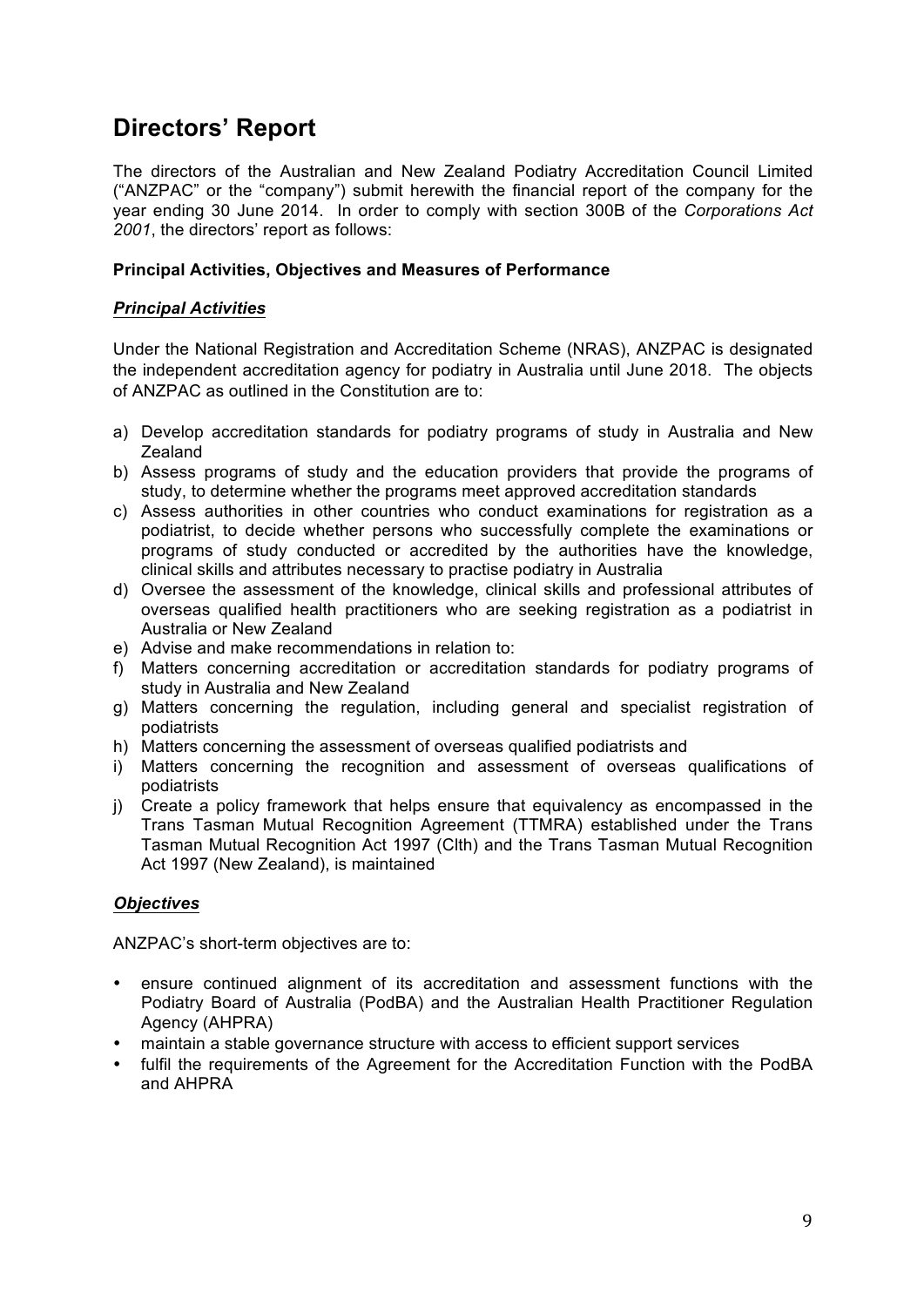ANZPAC's long-term objectives are to:

- consolidate its position as a leader in podiatry accreditation and assessment standards
- advocate for standards and safety in podiatry education
- support and encourage the exchange of expertise and information relating to podiatry accreditation and assessment both nationally and internationally
- remain adaptable and responsive to legislative and regulatory changes to podiatry accreditation and assessment

### *Strategies for achieving the objectives*

To achieve these objectives, ANZPAC adopted the following strategies:

- consistently review its governance and operational processes to ensure these continue reflect current best practice
- secured executive officer services until 30 June 2018
- developed and implemented a comprehensive appointment policy to attract quality applications to vacancies on the Board of Directors and its Committee
- formalised links with relevant accreditation and assessment bodies internationally and is an active participant in the advancement of accreditation and assessment processes both nationally and internationally

### *Key performance indicators*

As part of the agreement with ANZPAC's funding body, AHPRA, ANZPAC is required to report against a quality framework on a six-monthly basis. The Board of Directors consider the key performance indicators in this report as a basis of their ongoing assessment of successful achievement of the company's goals and objectives.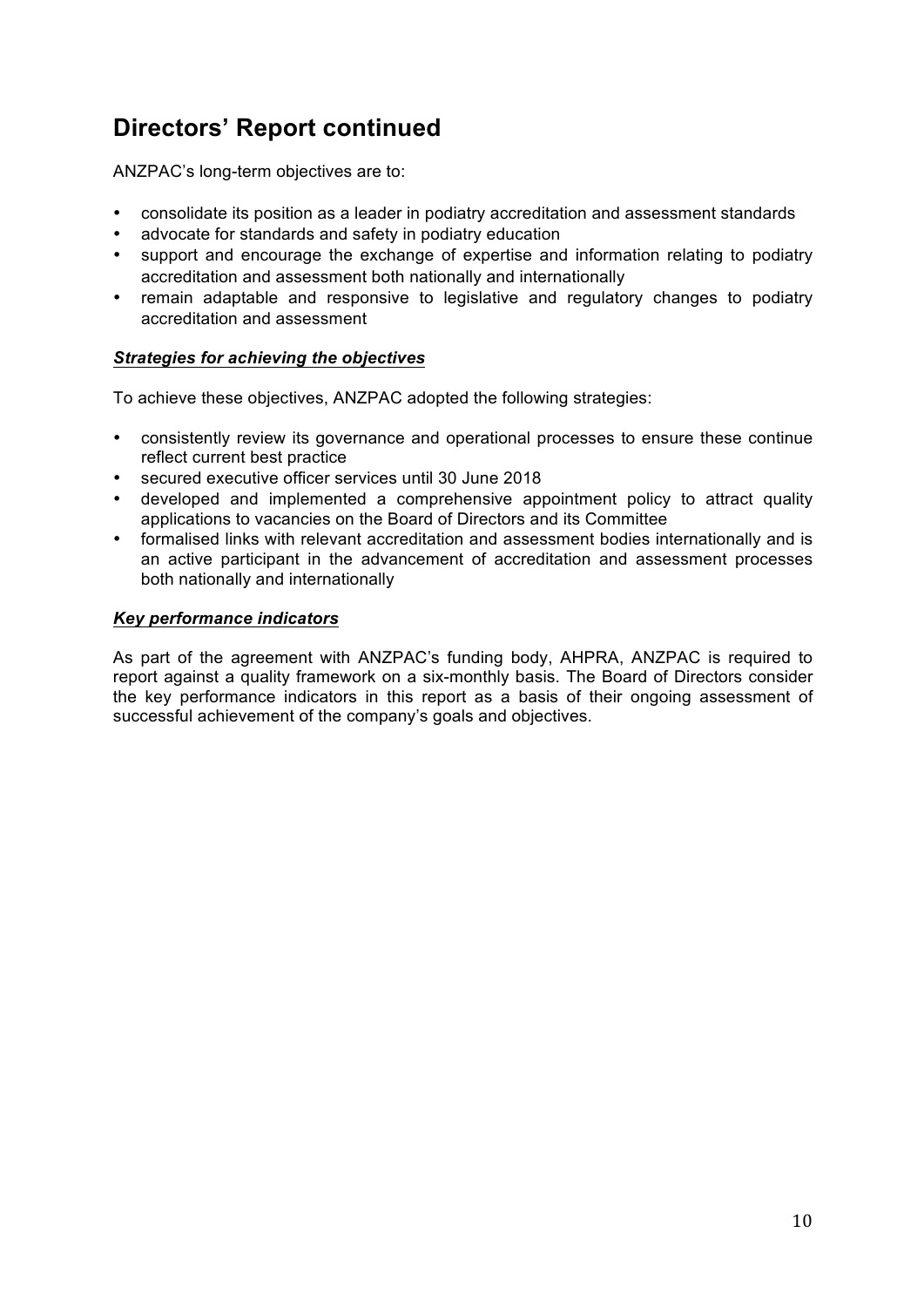### **Directors**

The names and details of the company's directors in office during the year 1 July 2013 until the date of this report are as follows. Directors were in office for the entire period unless otherwise stated.

| Dr Rolf Scharfbillig<br>(Chairperson)<br>(Chair, Accreditation<br>Committee)                              | Rolf combines work in private practice with supervision of honours<br>and PhD students at the University of South Australia. Rolf has<br>been Chairperson of ANZPAC since late 2009. Previous roles<br>include Deputy Chairperson of the Podiatry Board of South<br>Australia,<br>state<br>representative<br>the<br>national<br>on<br>podiatry<br>representative body and President of the South Australian Podiatry<br>Association. Rolf completed his PhD in 2006 in which he examined<br>the difference between children with Sever's Disease and non-<br>symptomatic counterparts.<br>Date of appointment: 1 July 2010                                                                                                                                                                                        |
|-----------------------------------------------------------------------------------------------------------|-------------------------------------------------------------------------------------------------------------------------------------------------------------------------------------------------------------------------------------------------------------------------------------------------------------------------------------------------------------------------------------------------------------------------------------------------------------------------------------------------------------------------------------------------------------------------------------------------------------------------------------------------------------------------------------------------------------------------------------------------------------------------------------------------------------------|
| Dr Adam Bird<br>(Deputy Chairperson)<br>(Chair, Qualifications and<br><b>Skills Assessment Committee)</b> | Adam is a Senior Lecturer in Podiatry and the Domestic Educational<br>Partnerships Liaison for the Faulty of Health Sciences at La Trobe<br>University. Adam was Head of Podiatry at La Trobe University from<br>2007 - April 2014. Adam has been a Board member of ANZPAC<br>since 2009 and the Deputy Chair since 2010. In this time, Adam<br>has either lead or had substantial involvement in developing<br>resources for Scheduled Medicines Endorsement and overseas<br>assessment (including a two-stage project investigating reciprocal<br>registration with the UK). Adam has also recently lead a national<br>project that scoped existing Simulated Learning Environments (SLE)<br>in podiatry, and developed a consensus as to which SLE<br>educational resources should be developed in the future. |
|                                                                                                           | Date of appointment: 1 July 2010                                                                                                                                                                                                                                                                                                                                                                                                                                                                                                                                                                                                                                                                                                                                                                                  |
| Ms Alexandra Noble-Beasley<br>(Treasurer)                                                                 | Alexandra graduated from the Central Institute of Technology with a<br>Bachelor of Health Sciences in Podiatry. With a keen interest in<br>Foot Surgery Alexandra extended her studies to gain a<br>Postgraduate Diploma in Podiatric Surgery. Alexandra is the<br>principal podiatrist at Footcare Solutions in Auckland. As well as her<br>role as a member of the ANZPAC Board of Directors, Alexandra is a<br>member of the Executive Board of Podiatry New Zealand and a<br>recent past Senior Vice President of the Australasian Podiatry<br>Council.                                                                                                                                                                                                                                                       |
|                                                                                                           | Date of appointment: 1 July 2010                                                                                                                                                                                                                                                                                                                                                                                                                                                                                                                                                                                                                                                                                                                                                                                  |
| Ms Fiona Angus                                                                                            | Fiona trained in podiatry in Sydney and has practised for the past 20<br>She has worked extensively in the area of foot<br>plus years.<br>complications secondary to medial conditions (high-risk foot). Fiona<br>is Deputy Chair of the Podiatrists Board of New Zealand, member of<br>the ANZPAC Board of Directors and Accreditation Committee, and<br>member of the executive of the New Zealand Society for the Study<br>of Diabetes Podiatry Special Interest Group (NZSSD PSIG).<br>Date of appointment: 1 July 2010                                                                                                                                                                                                                                                                                       |
|                                                                                                           |                                                                                                                                                                                                                                                                                                                                                                                                                                                                                                                                                                                                                                                                                                                                                                                                                   |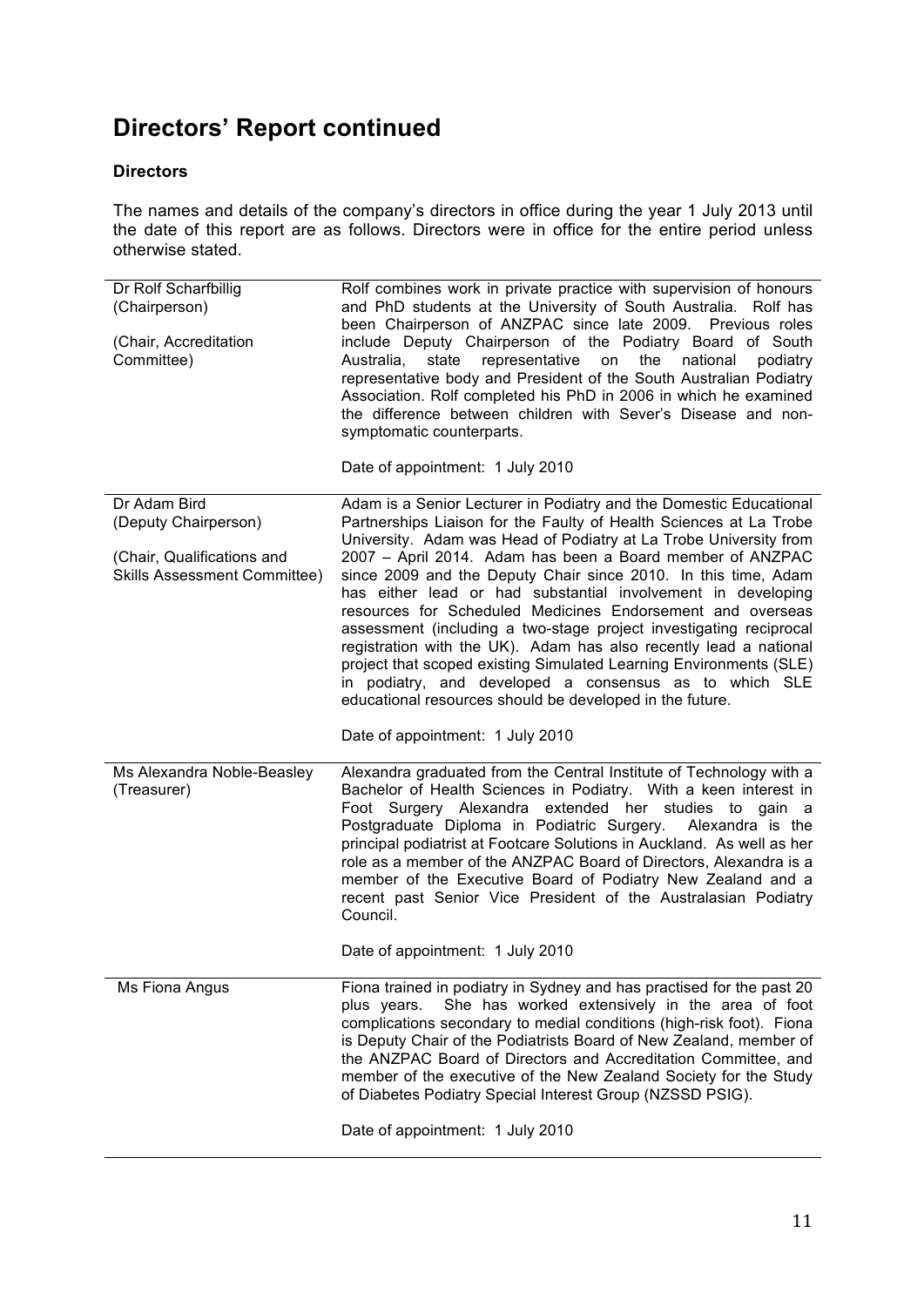| <b>Mr Matthew Carroll</b> | Matthew is Head of Podiatry at AUT University, Auckland, New<br>Zealand. He received his Bachelor's degree in podiatry from CIT,<br>New Zealand and Masters degree from Curtin University, Perth. He<br>is currently a PhD candidate at AUT University. Matthew's research<br>interests include investigation of neural foot problems and the use of<br>ultrasound imaging to examine nerve and tendon characteristics in<br>the lower limb. He has 15 years clinical experience, practicing in<br>both New Zealand and Australia.<br>Date of appointment: 1 July 2010                                                                                                                                                                                                                                                                                             |
|---------------------------|--------------------------------------------------------------------------------------------------------------------------------------------------------------------------------------------------------------------------------------------------------------------------------------------------------------------------------------------------------------------------------------------------------------------------------------------------------------------------------------------------------------------------------------------------------------------------------------------------------------------------------------------------------------------------------------------------------------------------------------------------------------------------------------------------------------------------------------------------------------------|
| Mr Trent Johnston         | Trent commenced work as a podiatrist in the public sector<br>establishing an outreach podiatry service from Townsville after<br>graduating from QUT. He became Chair of the Public Sector<br>Special Interest Group in 2002 and a Councillor of the Australian<br>Podiatry Association (Qld) in 2003. In 2005 he established a private<br>practice, Fit Feet Podiatry Clinic. He also undertook consultative<br>work with industry, the Australian Podiatry Council and established<br>an orthopaedic podiatry training clinic in Townsville for Queensland<br>He was President of the Queensland branch of the<br>Health.<br>Australian Podiatry Association (2006-2010). In 2013 he merged his<br>private practice with Balance Podiatry to enable him to focus on his<br>interest area of biomechanics and sports injuries.<br>Date of appointment: 1 July 2010 |
| Mr David McKay            | David graduated 1983 Diploma in Applied Science (Podiatry) at<br>SAIT, Adelaide. Moved to Tasmania in 1984 and has run his private<br>practice since 1988. Since 1987 has been a board member of<br>Australian Podiatry Association (Tasmania), Podiatrists Registration<br>Board of Tasmania and/or ANZPAC.<br>Date of appointment: 1 July 2010.                                                                                                                                                                                                                                                                                                                                                                                                                                                                                                                  |
| Ms Fiona Oliver           | Fiona has 20 years of experience in policy, research, management,<br>executive coaching and consulting roles. Her professional interests<br>and experience encompass organisational research in the areas of<br>performance, quality management, business improvement, middle<br>management competencies and working with individuals and teams<br>to improve their effectiveness and efficiency. Fiona's engagement<br>with the allied health sector began in 2001 when she joined the ACT<br>Podiatrists Registration Board as the community representative and<br>served in this capacity for 5 $\frac{1}{2}$ years. She was appointed to the<br>Board of Management of the Australian New Zealand Podiatry<br>Accreditation Council in 2009 as one of two community<br>representatives.<br>Date of appointment: 1 July 2010                                    |
|                           | Date of retirement: 22 November 2013                                                                                                                                                                                                                                                                                                                                                                                                                                                                                                                                                                                                                                                                                                                                                                                                                               |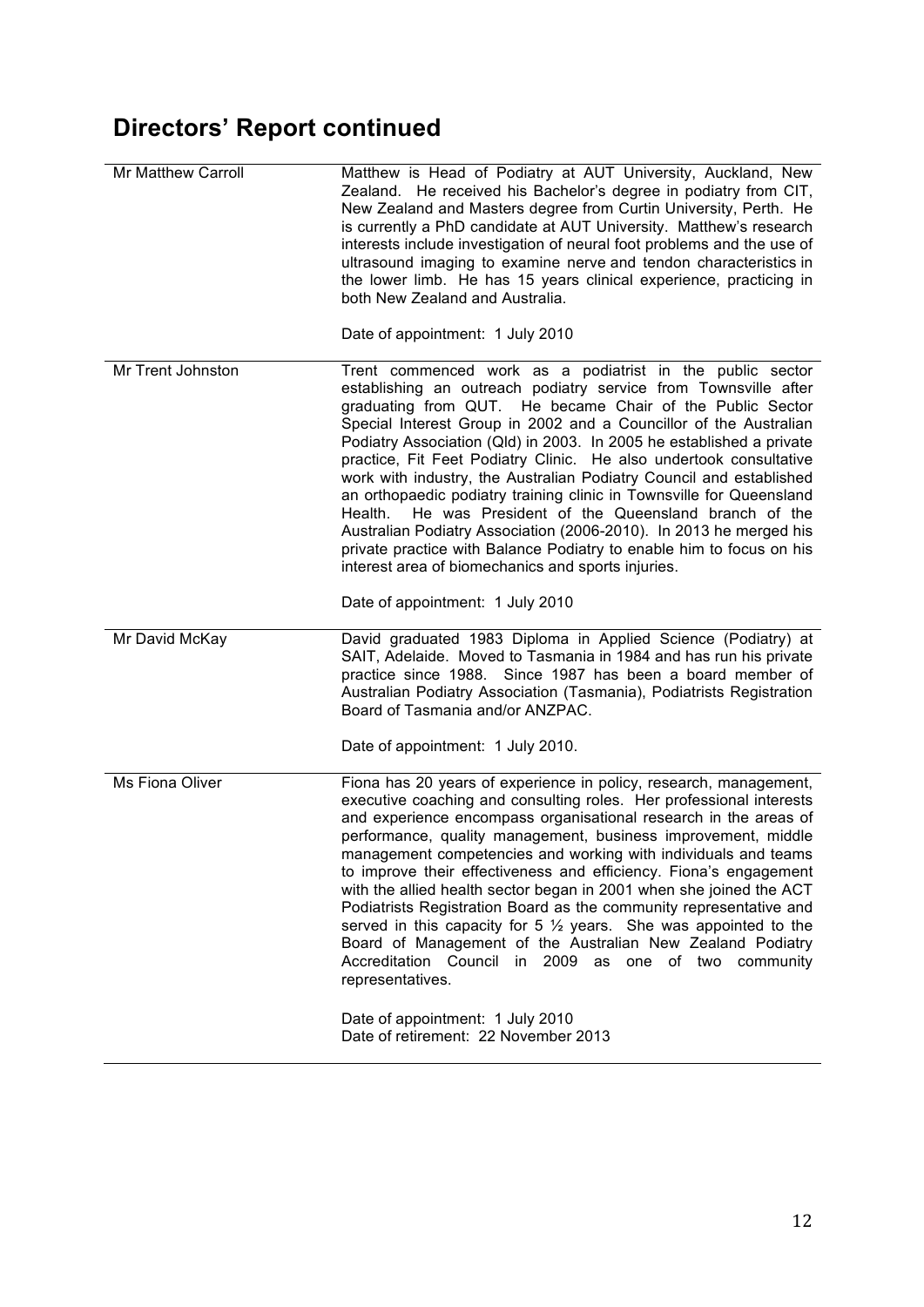| Dr Anita Raspovic | Anita is a podiatrist who graduated with honours from La Trobe<br>University and went on to complete a Doctor of Philosophy and a<br>Graduate Certificate in Higher Education Curriculum, Teaching and<br>Learning. Across her career, Anita has undertaken a variety of roles<br>in clinical practice, education, research and consultancy. She is<br>currently a Senior Lecturer and the Course Co-ordinator at La Trobe<br>University's Department of Podiatry and is a member of the Lower<br>Extremity Gait Studies Program at La Trobe University. Anita is<br>currently a Trustee of the Australian Podiatry Education and<br>Research Foundation (APERF) and sits on the Editorial Board of the<br>Journal of Foot and Ankle Research (JFAR). Her interests lie in<br>researching mechanics and offloading in diabetes-related foot<br>ulceration and work related to the quality education of podiatrists.<br>Date of appointment: 22 November 2013 |
|-------------------|--------------------------------------------------------------------------------------------------------------------------------------------------------------------------------------------------------------------------------------------------------------------------------------------------------------------------------------------------------------------------------------------------------------------------------------------------------------------------------------------------------------------------------------------------------------------------------------------------------------------------------------------------------------------------------------------------------------------------------------------------------------------------------------------------------------------------------------------------------------------------------------------------------------------------------------------------------------|
| Ms Joan Russell   | Joan sits as a community, or "public interest" representative on the<br>ANZPAC Board of Directors. She is also a member of the<br>Accreditation Committee and has worked on a number of ANZPAC<br>accreditation assessment teams. Joan brings to her role wide<br>experience and expertise in policy and strategy and ethics and<br>probity in public administration from her years as an executive<br>member of the South Australian public service. Joan's career in<br>public service was characterised by a commitment to equity and<br>diversity, social justice, management improvement and customer<br>service excellence. She has also been a member of, and chaired,<br>several Boards in the public and not-for-profit sectors.<br>Date of appointment: 1 July 2010                                                                                                                                                                                |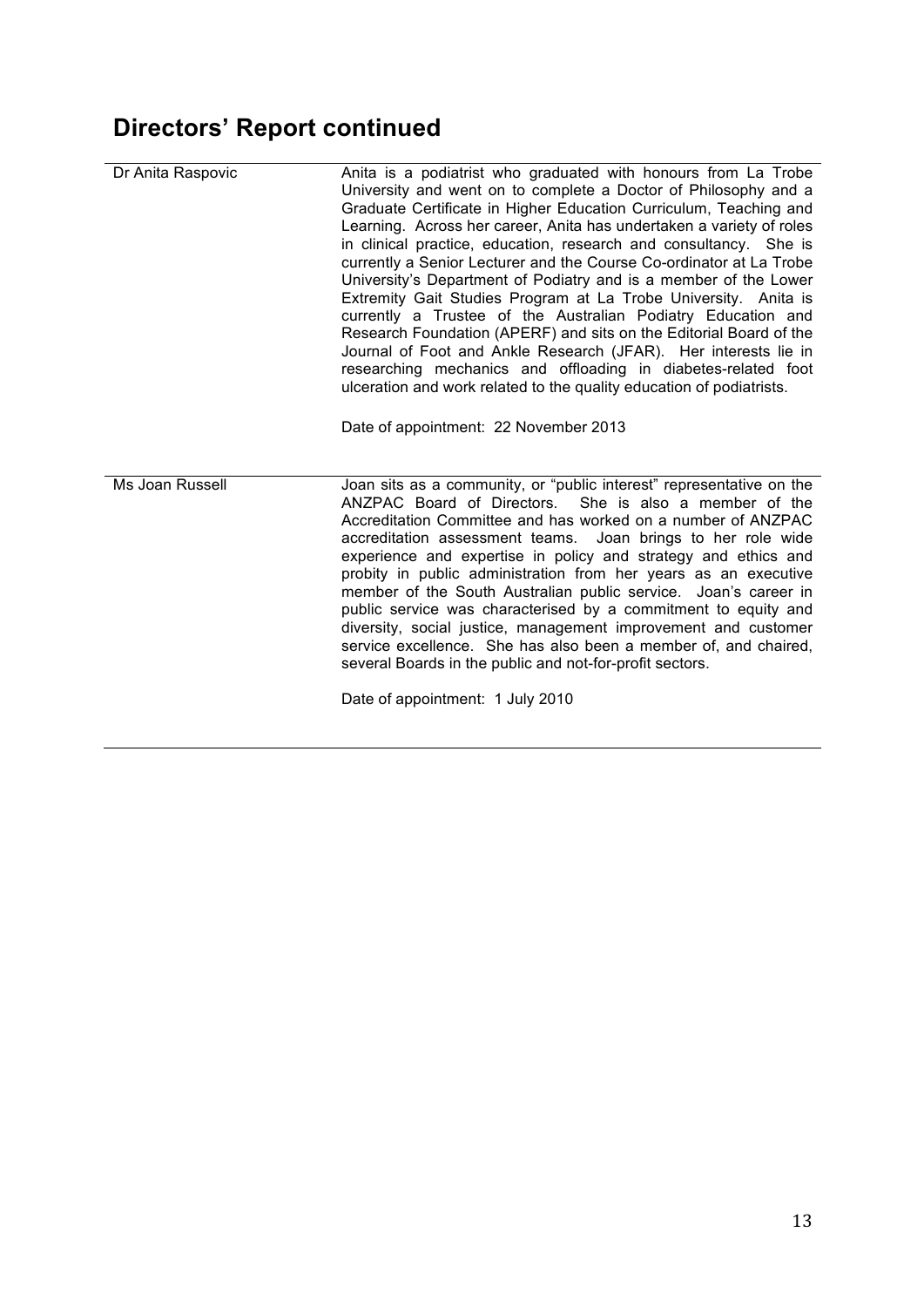#### **Director's Meetings**

|                 | <b>Board</b> |   |         | Accreditation |         | QSAC    |
|-----------------|--------------|---|---------|---------------|---------|---------|
| <b>Director</b> | А            | в | A       | В             | в       | A       |
| R Scharfbillig  |              | 5 | 6       | 6             | $\ast$  | *       |
| A Bird          |              | 5 | *       | $\star$       |         |         |
| A Noble-Beasley | 5            | 5 | $\star$ | $\star$       | *       | *       |
| F Angus         | 5            | 5 | 6       | 6             | $\star$ | $\star$ |
| M Carroll       |              | 5 | 6       | 6             | $\star$ | *       |
| T Johnston      |              | 5 | $\star$ | $\star$       |         |         |
| D McKay         |              | 5 | *       | $\star$       | *       | $\star$ |
| F Oliver        |              |   | $\star$ | $\star$       | $\star$ | $\star$ |
| A Raspovic      |              | っ | *       | $\star$       | $\star$ | $\star$ |
| J Russell       |              | 5 | 5       | 6             | $\star$ | $\ast$  |
|                 |              |   |         |               |         |         |

| $\star$     | Director is not a member of this Committee                                           |
|-------------|--------------------------------------------------------------------------------------|
| A           | Number of meetings attended                                                          |
| B           | Number of meetings held during the time the director was in office for the<br>period |
| <b>QSAC</b> | <b>Qualifications and Skills Assessment Committee</b>                                |

#### **Company limited by guarantee**

The company is incorporated under the *Corporations Act 2001* and is a company limited by guarantee. If the company is wound up, the Constitution states that each member is required to contribute a maximum of \$20 each towards meeting any outstandings and obligations of the company. At 30 June 2014 the number of members was 4 (2013: 4 members).

Signed in accordance with a resolution of the Board of Directors.

Rolf Schaftslig

**DR ROLF SCHARFBILLIG** Chairperson 23 October 2014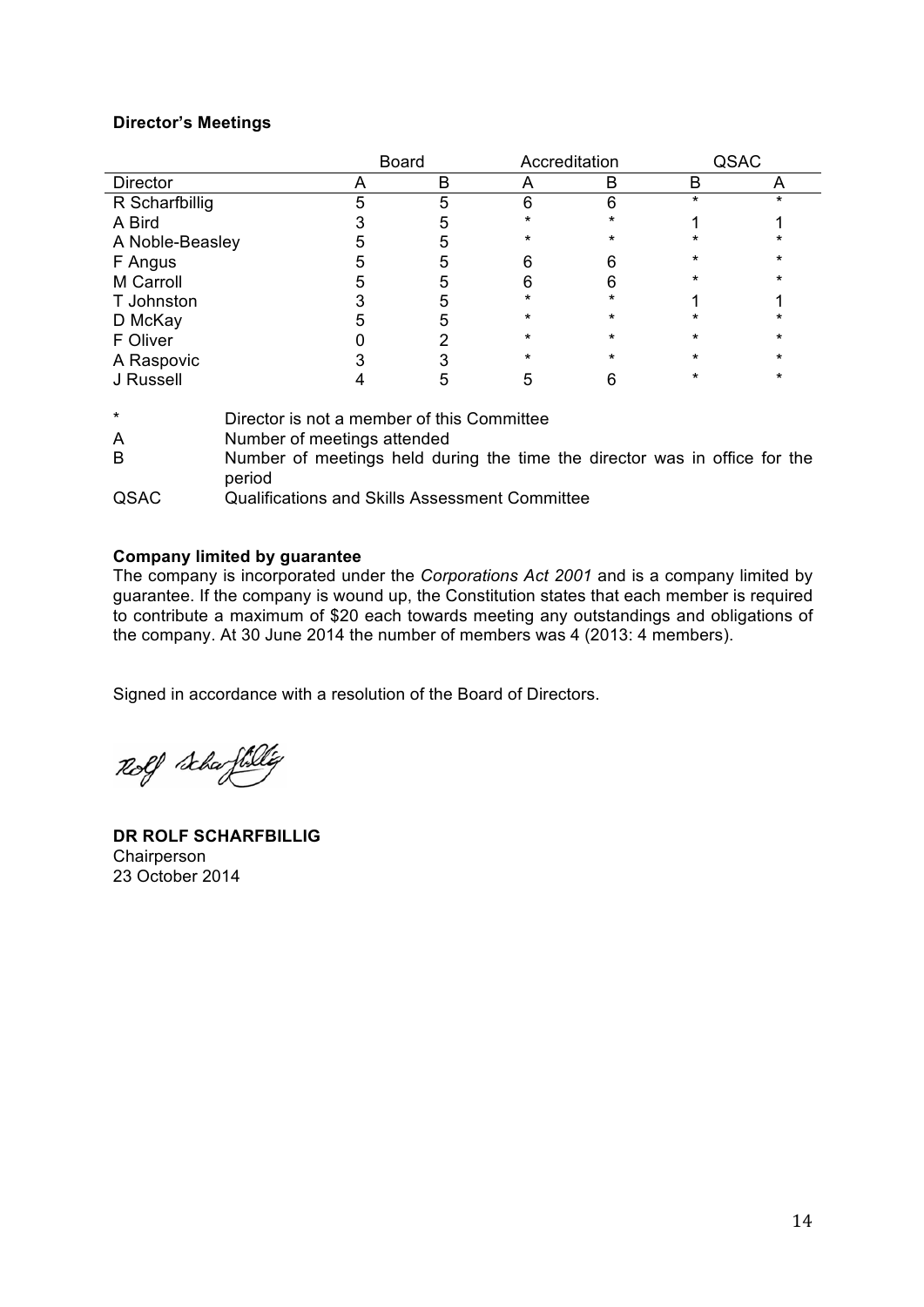#### **Auditor's Independence Declaration**

#### To the directors of

Australian and New Zealand Podiatry Accreditation Council Limited. (previously known as Australian and New Zealand Podiatry Accreditation Council (Holdings) Limited

In accordance with section 307C of the Corporations Act 2001, as lead audit partner for the audit of Australian and New Zealand Podiatry Accreditation Council Limited for the financial year ended 30 June 2014, to the best of my knowledge and belief, there have been:

- no contraventions of the auditor independence requirements of the Corporations Act 2001 in relation to the audit; and
- no contraventions of any applicable code of professional conduct in relation to the audit.

Simon Hourinan **Director** 

Hourigan Partners Audit Pty Ltd ACN 149 707 960

Melbourne Dated this 2 3 day of October 2014

Liability limited by a scheme approved under Professional Standards Legislation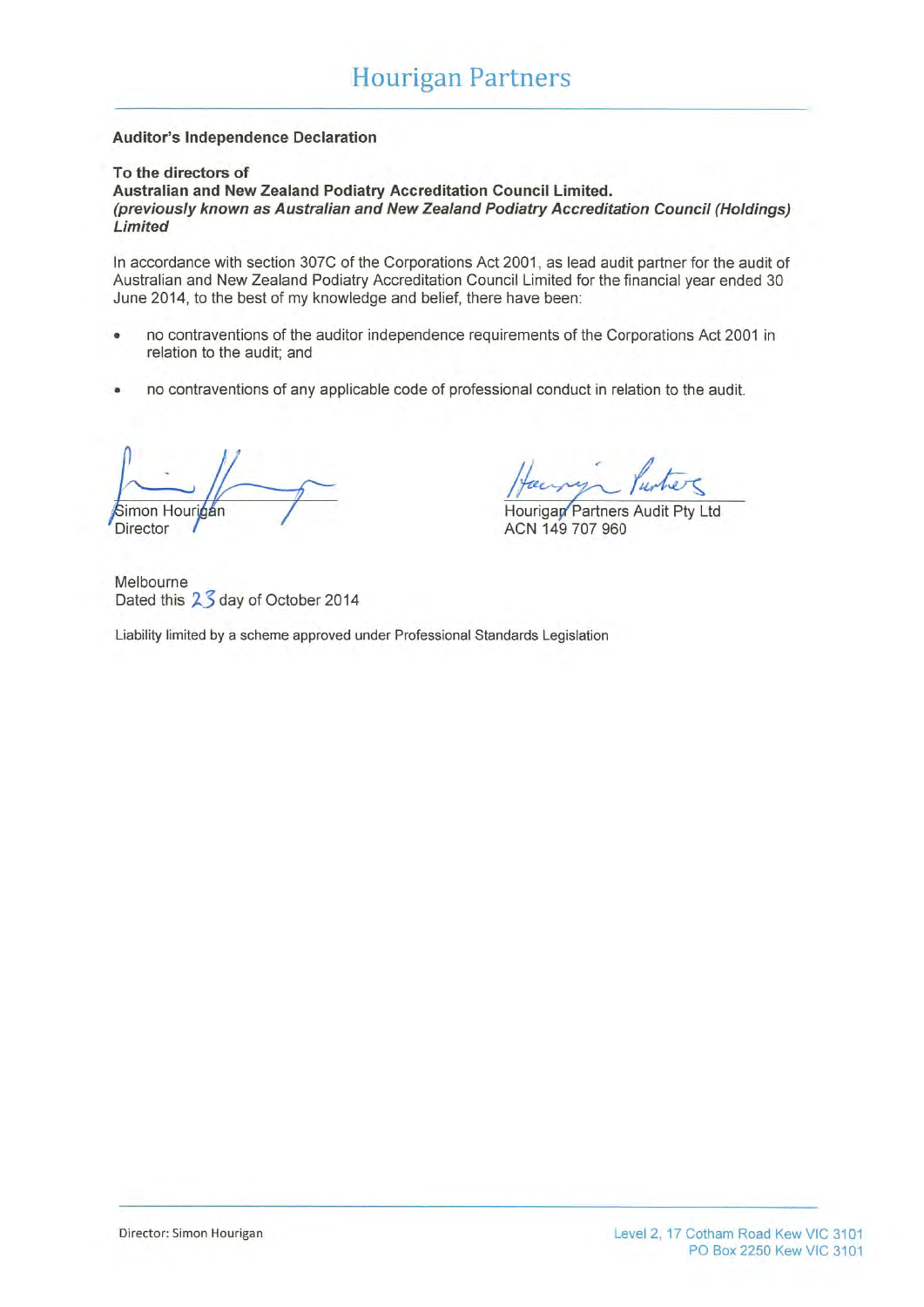# **Statement of Comprehensive Income for the year ended 30 June 2014**

| <b>Note</b>    | <b>Year Ended</b><br>30 June 2014 | <b>Year Ended</b><br>30 June 2013 |
|----------------|-----------------------------------|-----------------------------------|
|                |                                   |                                   |
| 3              | 259,579                           | 319,922                           |
| $\overline{4}$ |                                   | 3,457                             |
|                | 261,093                           | 323,379                           |
|                | 86,781                            | 96,353                            |
|                | 44,808                            | 68,834                            |
|                | 8,661                             | 7,203                             |
|                | 2,827                             | 3,200                             |
|                | 1,634                             | 1,753                             |
|                | 84,563                            | 90,978                            |
|                | 1,101                             | 25,716                            |
|                | 230,375                           | 294,037                           |
|                | 30,718                            | 29,342                            |
| 2(f)           |                                   |                                   |
|                | 30,718                            | 29,342                            |
|                |                                   |                                   |
|                |                                   | 29,342                            |
|                |                                   | 1,514<br>30,718                   |

*The accompanying notes form part of these financial statements*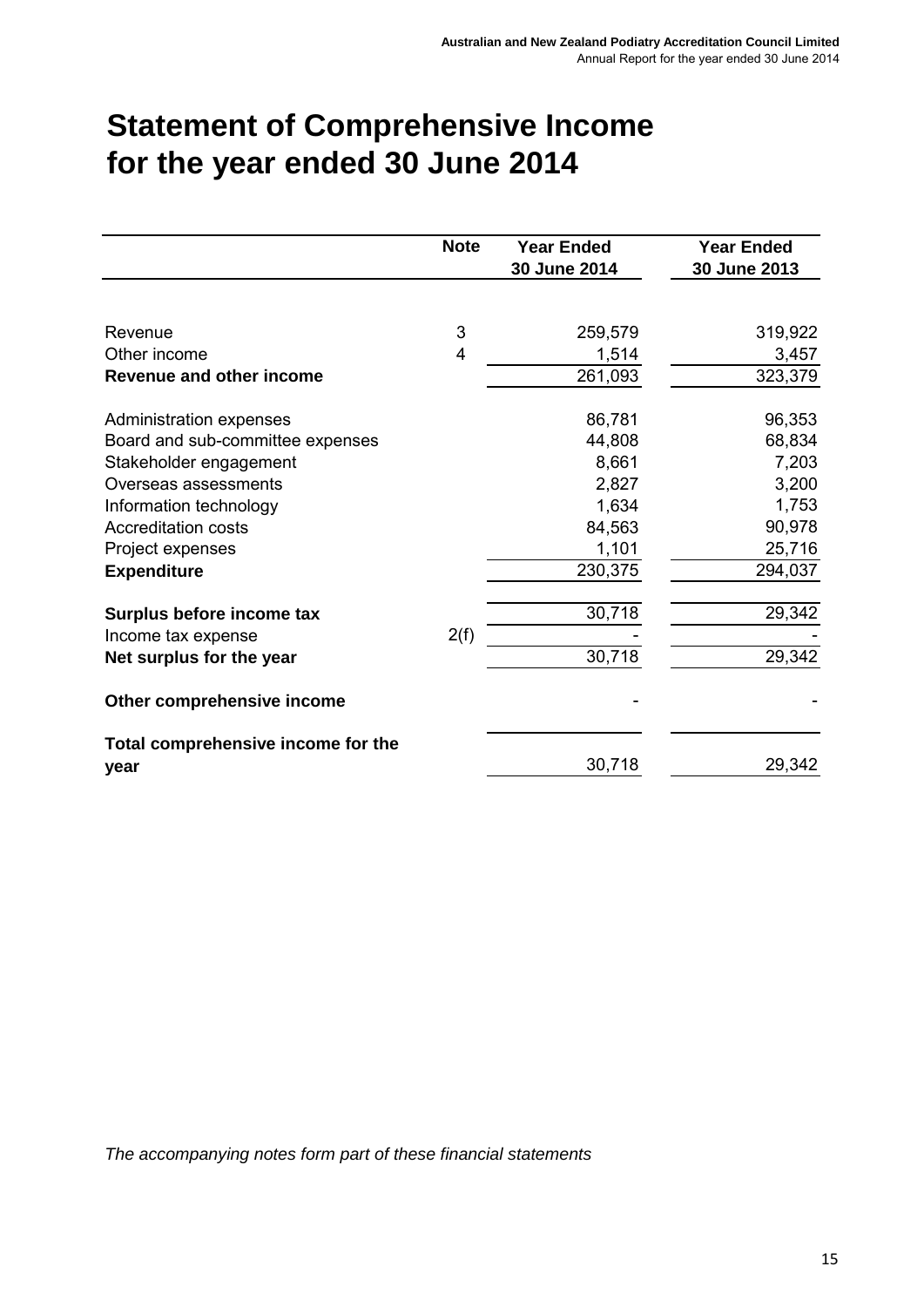# **Statement of Financial Position at 30 June 2014**

|                                  | <b>Note</b>    | 2014    | 2013   |
|----------------------------------|----------------|---------|--------|
|                                  |                | \$      | \$     |
| <b>Assets</b>                    |                |         |        |
| <b>Current Assets</b>            |                |         |        |
| Cash and cash equivalents        | 5              | 44,646  | 36,632 |
| Trade and other receivables      | 6              | 28,314  | 45,971 |
| Other current assets             | $\overline{7}$ | 12,024  | 1,225  |
| Work in progress                 | 8              | 20,735  |        |
| <b>Total Current Assets</b>      |                | 105,719 | 83,828 |
| <b>Non Current Assets</b>        |                |         |        |
| Property, Plant & Equipment      | 9              | 1,318   | 2,754  |
| <b>Total Non Current Assets</b>  |                | 1,318   | 2,754  |
| <b>Total Assets</b>              |                | 107,037 | 86,582 |
| <b>Liabilities</b>               |                |         |        |
| <b>Current Liabilities</b>       |                |         |        |
| Trade and other payables         | 10             | 11,150  | 34,336 |
| Deferred Income                  | 11             | 12,923  |        |
| <b>Total Current Liabilities</b> |                | 24,073  | 34,336 |
| <b>Total Liabilities</b>         |                | 24,073  | 34,336 |
| <b>Net Assets</b>                |                | 82,964  | 52,246 |
| Accumulated surplus              |                | 82,964  | 52,246 |
| <b>Total Equity</b>              |                | 82,964  | 52,246 |

*The accompanying notes form part of these financial statements*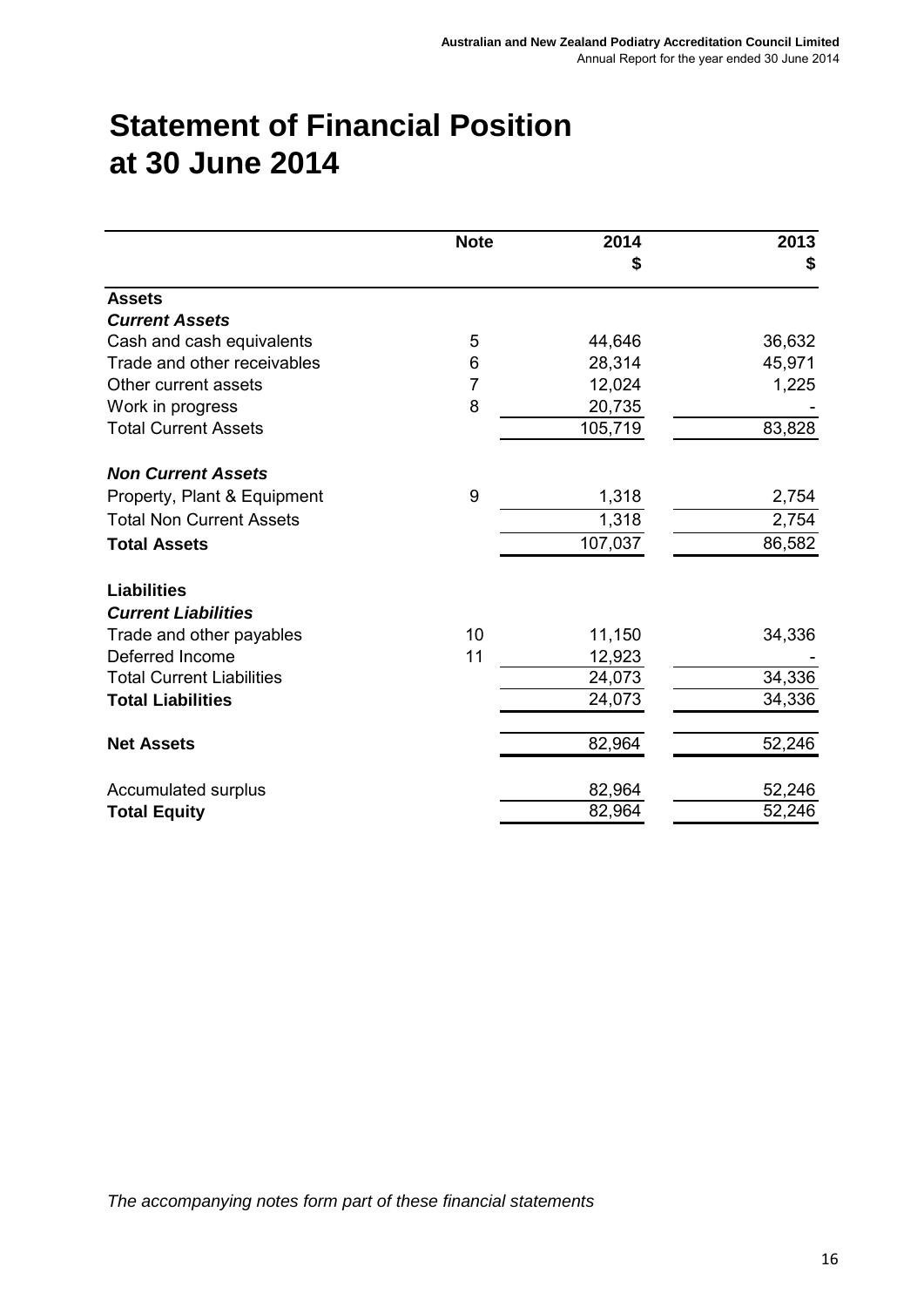# **Statement of Changes in Equity for the year ended 30 June 2014**

|                                         | <b>Accumulated</b><br><b>Surplus</b> |
|-----------------------------------------|--------------------------------------|
| Balance at 30 June 2012                 | 22,904                               |
| Net (deficit) for the financial year    | 29,342                               |
| Other comprehensive income for the year |                                      |
| Balance at 30 June 2013                 | 52,246                               |
| Balance at 30 June 2013                 | 52,246                               |
| Net surplus for the financial year      | 30,718                               |
| Other comprehensive income for the year |                                      |
| Balance at 30 June 2014                 | 82,964                               |

*The accompanying notes form part of these financial statements*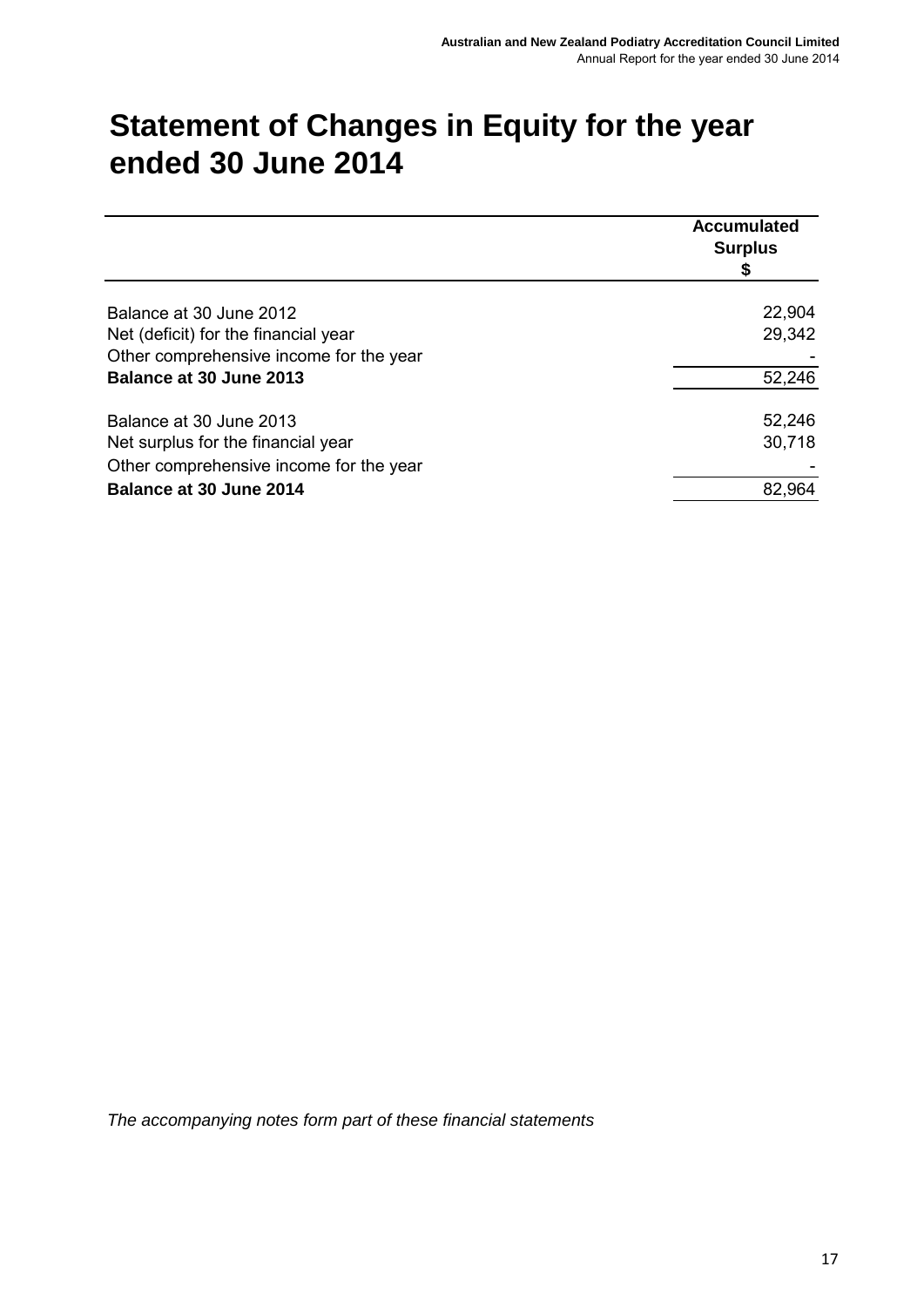# **Statement of Cash Flows for the year ended 30 June 2014**

|                                                                      | <b>Note</b> | 2014       | 2013       |
|----------------------------------------------------------------------|-------------|------------|------------|
|                                                                      |             | \$         | \$         |
| <b>Cash Flows from Operating Activities</b>                          |             |            |            |
| Receipts from funding bodies                                         |             | 144,573    | 166,760    |
| Receipts from accreditation and assessments                          |             | 136,924    | 151,260    |
| Payments to suppliers and employees                                  |             | (274, 997) | (343, 316) |
| Interest received                                                    |             | 1,514      | 1,860      |
| Net cash used in operating activities                                | 5(b)        | 8,014      | (23,436)   |
|                                                                      |             |            |            |
| <b>Cash Flows from Investing Activities</b>                          |             |            |            |
| Payments for property, plant & equipment                             |             |            | (3,536)    |
| Net cash used in investing activities                                |             |            | (3,536)    |
| <b>Cash Flows from Financing Activities</b>                          |             |            |            |
| Net cash used in financing activities                                |             |            |            |
| Net (Decrease) in Cash and Cash Equivalents                          |             | 8,014      | (26, 972)  |
| <b>Cash and Cash Equivalents</b>                                     |             |            |            |
| at the Beginning of the Financial Year                               |             | 36,632     | 63,604     |
|                                                                      |             |            |            |
| <b>Cash and Cash Equivalents</b><br>at the End of the Financial Year | 5(a)        | 44,646     | 36,632     |
|                                                                      |             |            |            |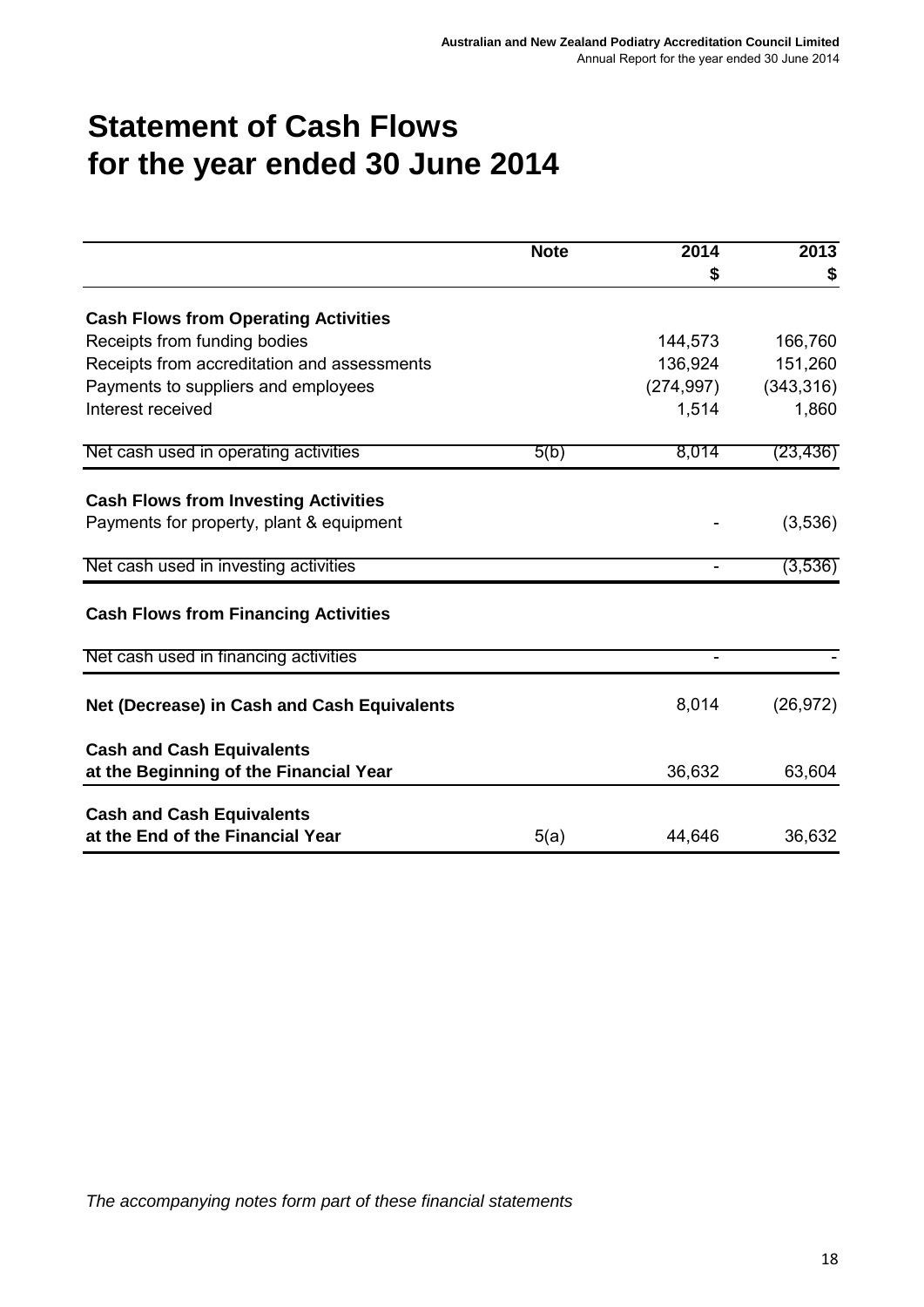#### **Note Contents**

- Corporate Information
- Summary of Significant Accounting Policies
- Revenue
- Other Income
- Cash and Cash Equivalents
- Trade and Other Receivables
- Other Current Assets
- Work In Progress
- Property, Plant & Equipment
- Trade and Other Payables
- Deferred Income
- Economic Dependency
- Key Management Personnel Compensation
- Related Parties and Related Party Transactions
- Commitments
- Contingent Liabilities
- Events after the Reporting Period
- Members' Guarantee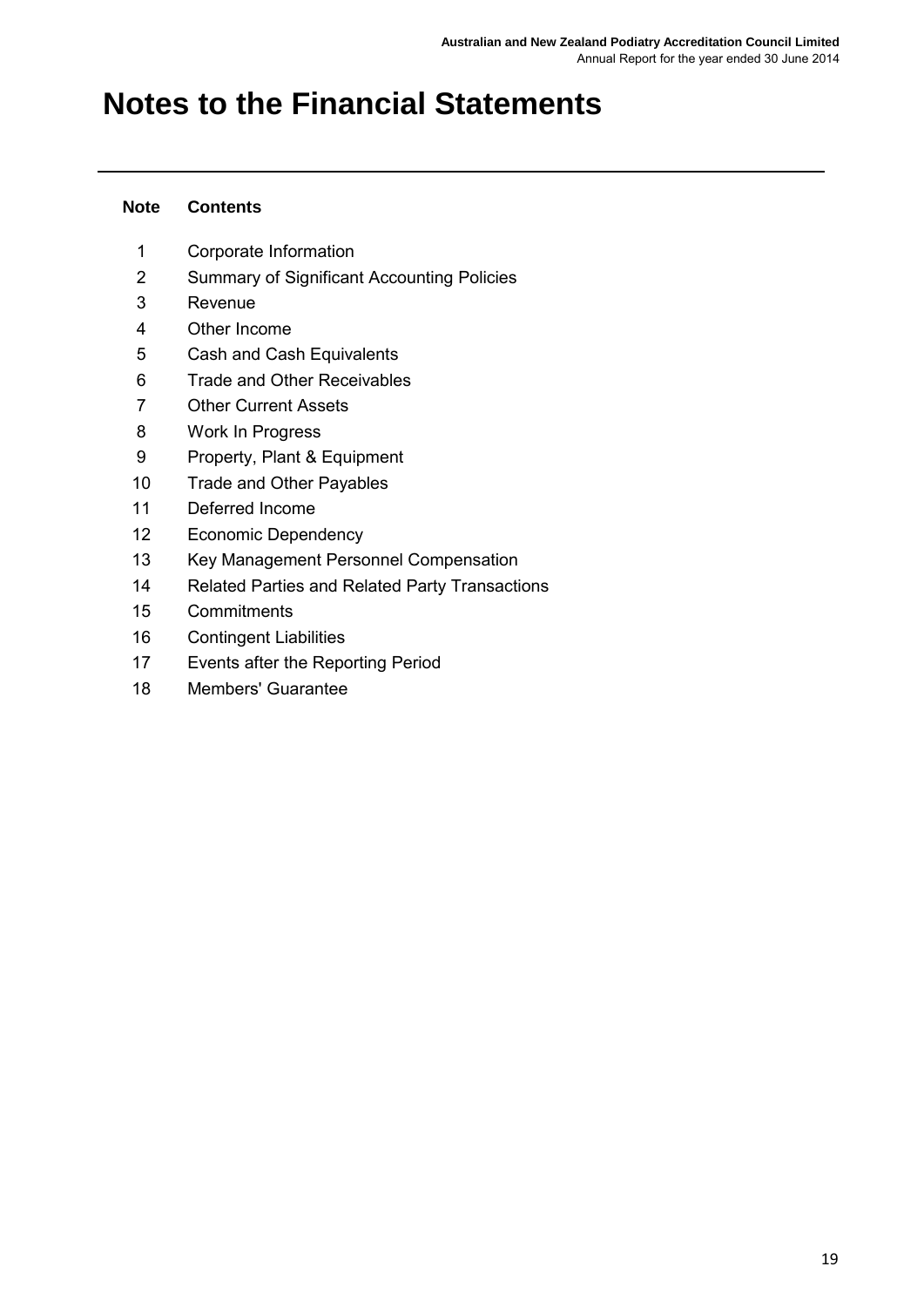#### **Note 1: Corporate Information**

The financial statements are for the Australian and New Zealand Podiatry Accreditation Council (ANZPAC or the company) as an individual company, incorporated and domiciled in Australia. ANZPAC is a company limited by guarantee. The financial report was authorised for issue on 23 October 2014.

#### **Note 2: Summary of Significant Accounting Policies**

#### **Basis of Preparation**

The financial statements are general purpose financial statements that have been prepared in accordance with the requirements of the Corporations Act 2001, Australian Accounting Standards – Reduced Disclosure Requirements, other authoritative pronouncements of the Australian Accounting Standards Board and Urgent Issues Group interpretations.

The company complies with Australian Accounting Standards – Reduced Disclosure Requirements as issued by the Australian Accounting Standards Board.

The adoption of these Standards has resulted in significantly reduced disclosures in respect of related parties and financial instruments. There was no other impact on the current or prior year financial statements.

The financial statements have been prepared on an accruals basis and are based on historical costs, modified, where applicable, by the measurement at fair value of selected non-current assets, financial assets and financial liabilities.

#### **Accounting Policies**

#### **(a) Revenue**

Revenue is measured at the fair value of the consideration received or receivable.

#### Interest Revenue

Revenue is recognised as interest accrues.

#### **(b) Significant accounting judgments, estimates and assumptions**

The preparation of financial statements requires management to make judgments, estimates and assumptions that affect the application of policies and reported amounts of assets, liabilities, income and expenses. The estimates and associated assumptions are based on historical experience and other various factors that are believed to be reasonable under the circumstances, the results of which form the basis of making the judgments. Actual results may differ from these estimates.

The estimates and underlying assumptions are reviewed on an ongoing basis. Revisions to accounting estimates are recognised in the period in which the estimate is revised if the revision affects only that period, or in the period of the revision and future periods if the revision affects both current and future periods.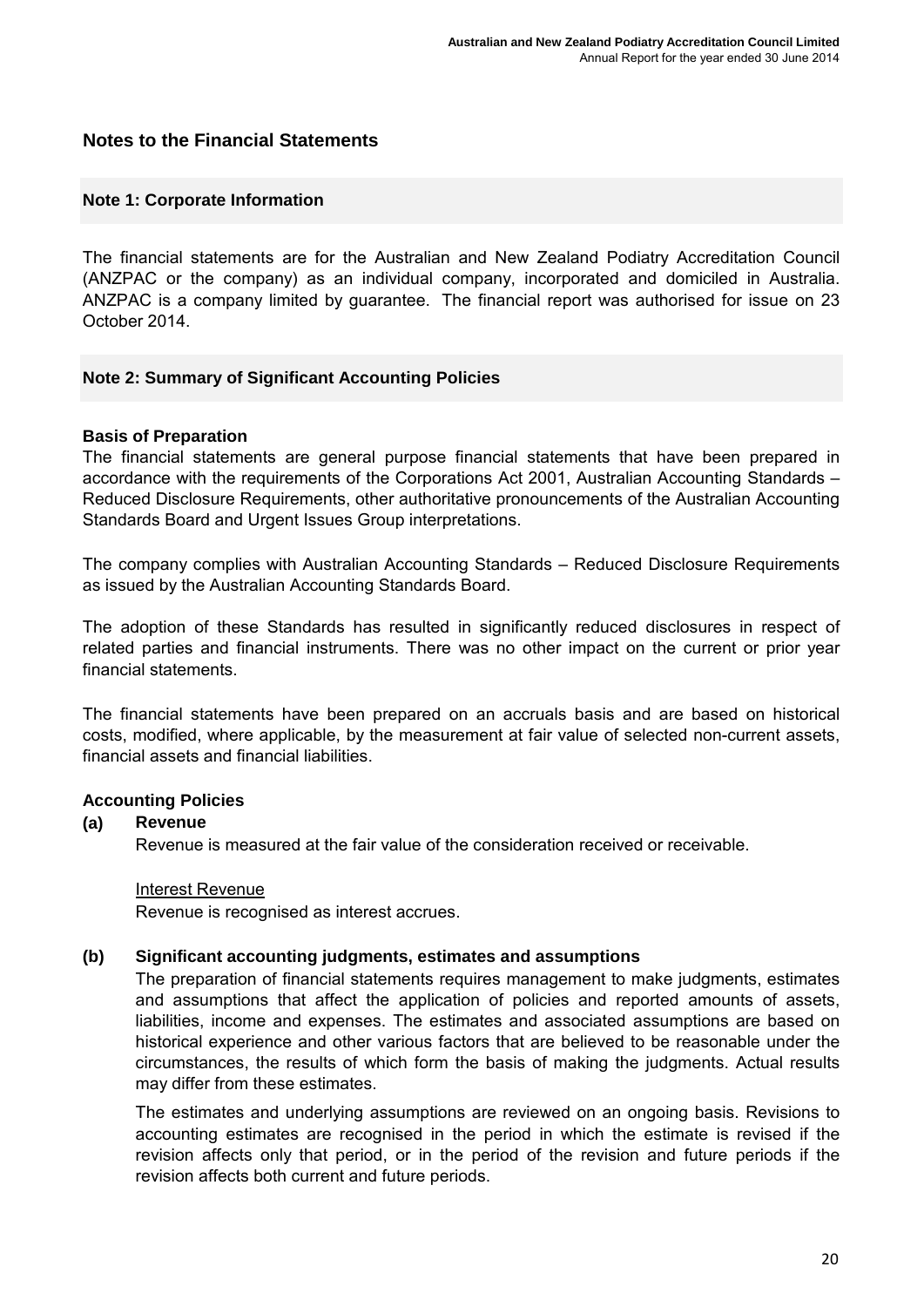#### **Note 2: Summary of Significant Accounting Policies cont.**

#### **(c) Cash and cash equivalents**

Cash and cash equivalents in the statement of financial position comprise cash at bank. For the purposes of the cash flow statement, cash and cash equivalents consist of cash at bank net of any outstanding bank overdrafts.

#### **(d) Trade and other receivables**

Trade receivables, which comprise amounts due from services provided, are recognised and carried at original invoice amount less an allowance for any uncollectable amounts. Normal terms of settlement are within 30 days. The carrying amount of the receivables balance is deemed to reflect fair value.

An allowance for doubtful debts is made when there is objective evidence that the company will not be able to collect the debts. Bad debts are written off when identified.

#### **(e) Trade creditors and other payables**

Trade and other payables represent liability outstanding at the end of the reporting period for goods and services received by the company during the reporting period which remain unpaid. The balance is recognised as a current liability with the amounts normally paid within 30 days of recognition of the liability. The carrying amount of the payables balance is deemed to reflect fair value.

#### **(f) Income tax**

No provision for income tax has been raised as the company is exempt from income tax under Division 50 of the *Income Tax Assessment Act 1997.*

#### **(g) Goods and services tax (GST)**

Revenue, expenses and assets are recognised net of the amount of goods and services tax (GST), except where the amount of GST incurred is not recoverable from the Australian Taxation Office. In these circumstances the GST is recognised as part of the cost of acquisition of the asset or as part of an item of expense. Receivables and payables in the Statement of Financial Position are shown inclusive of GST.

Cash flows are presented in the Statement of Cash Flows on a gross basis, except for the GST component of investing and financing activities, which are disclosed as operating cash flows.

#### **(h) Comparative figures**

Where required by Accounting Standards comparative figures have been adjusted to conform to changes in presentation for the current financial year.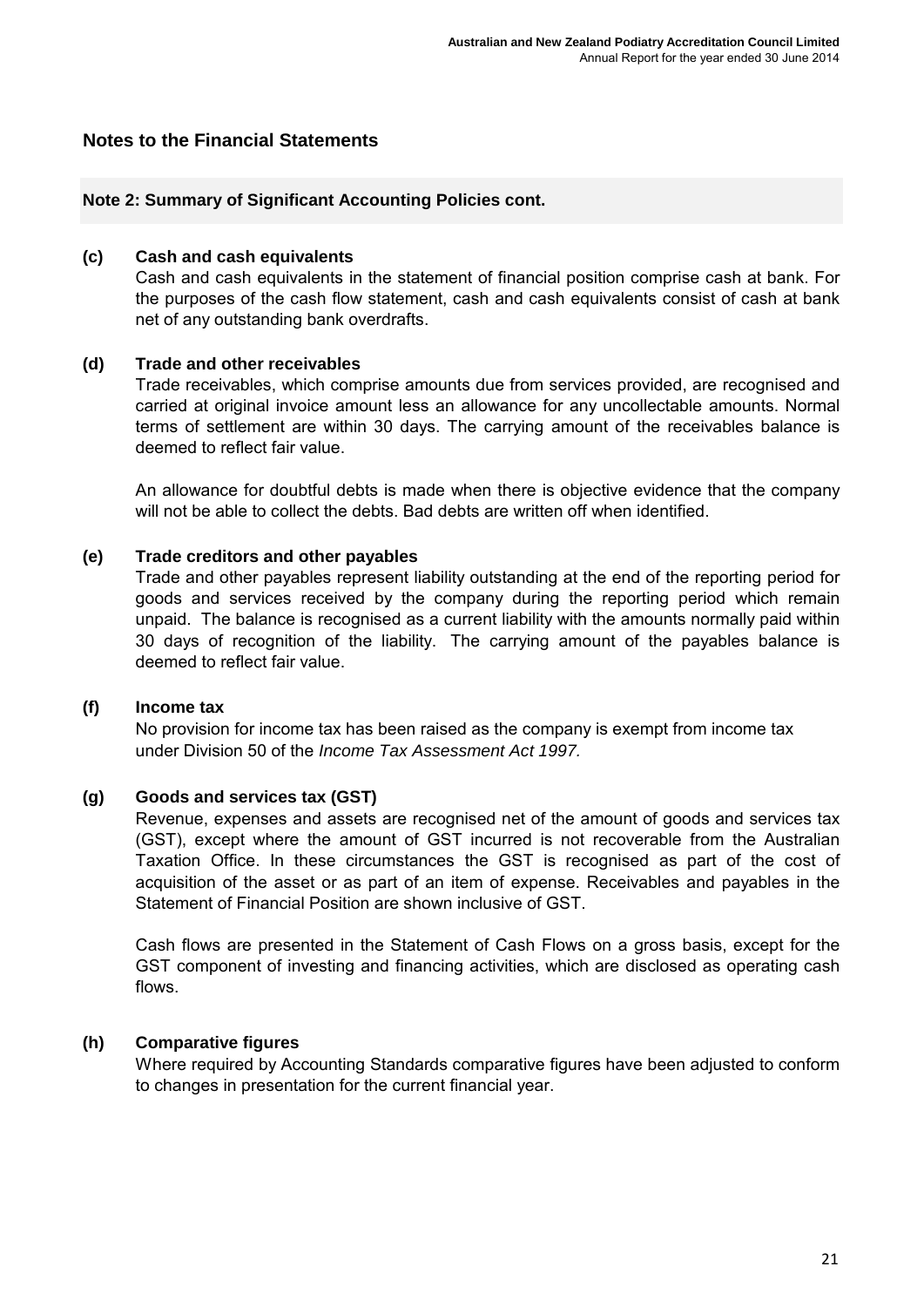| <b>Note 3: Revenue</b>                                                                                                                                                                                                    | 30 June 2014<br>\$                                        | 30 June 2013<br>\$                                         |
|---------------------------------------------------------------------------------------------------------------------------------------------------------------------------------------------------------------------------|-----------------------------------------------------------|------------------------------------------------------------|
| <b>Funding income AHPRA</b><br>Funding income Podiatrists Board of New Zealand<br><b>Accreditation fees</b><br>Overseas assessment fees<br>Project revenue<br><b>Total Revenue</b>                                        | 120,728<br>11,772<br>85,434<br>40,110<br>1,535<br>259,579 | 140,494<br>12,217<br>86,694<br>45,517<br>35,000<br>319,922 |
| <b>Note 4: Other Income</b>                                                                                                                                                                                               |                                                           |                                                            |
| Interest income<br>Other income<br><b>Total Other Income</b>                                                                                                                                                              | 1,514<br>1,514                                            | 1,860<br>1,597<br>3,457                                    |
| <b>Note 5: Cash and Cash Equivalents</b>                                                                                                                                                                                  |                                                           |                                                            |
| Cash at bank                                                                                                                                                                                                              | 44,646                                                    | 36,632                                                     |
| (a) Reconciliation of cash                                                                                                                                                                                                |                                                           |                                                            |
| The above figures are reconciled to cash at the end of<br>the financial period as shown in the statement of cash<br>flows as follows:                                                                                     |                                                           |                                                            |
| Balance per Statement of Cash Flows                                                                                                                                                                                       | 44,646                                                    | 36,632                                                     |
| (b) Reconciliation of cash flow from operations with surplus for the reporting period                                                                                                                                     |                                                           |                                                            |
| Surplus for the year                                                                                                                                                                                                      | 30,718                                                    | 29,342                                                     |
| Non cash flows<br>Depreciation                                                                                                                                                                                            | 1,436                                                     | 1,436                                                      |
| Movement in working capital<br>(Increase)/Decrease in receivables<br>(Increase)/Decrease in other current assets<br>(Increase) in work in progress<br>Increase in trade and other payables<br>Decrease in deferred income | 17,657<br>(10, 799)<br>(20, 735)<br>(23, 186)<br>12,923   | (17, 548)<br>886<br>(37, 552)                              |
| Net cash from operating activities                                                                                                                                                                                        | 8,014                                                     | (23, 436)                                                  |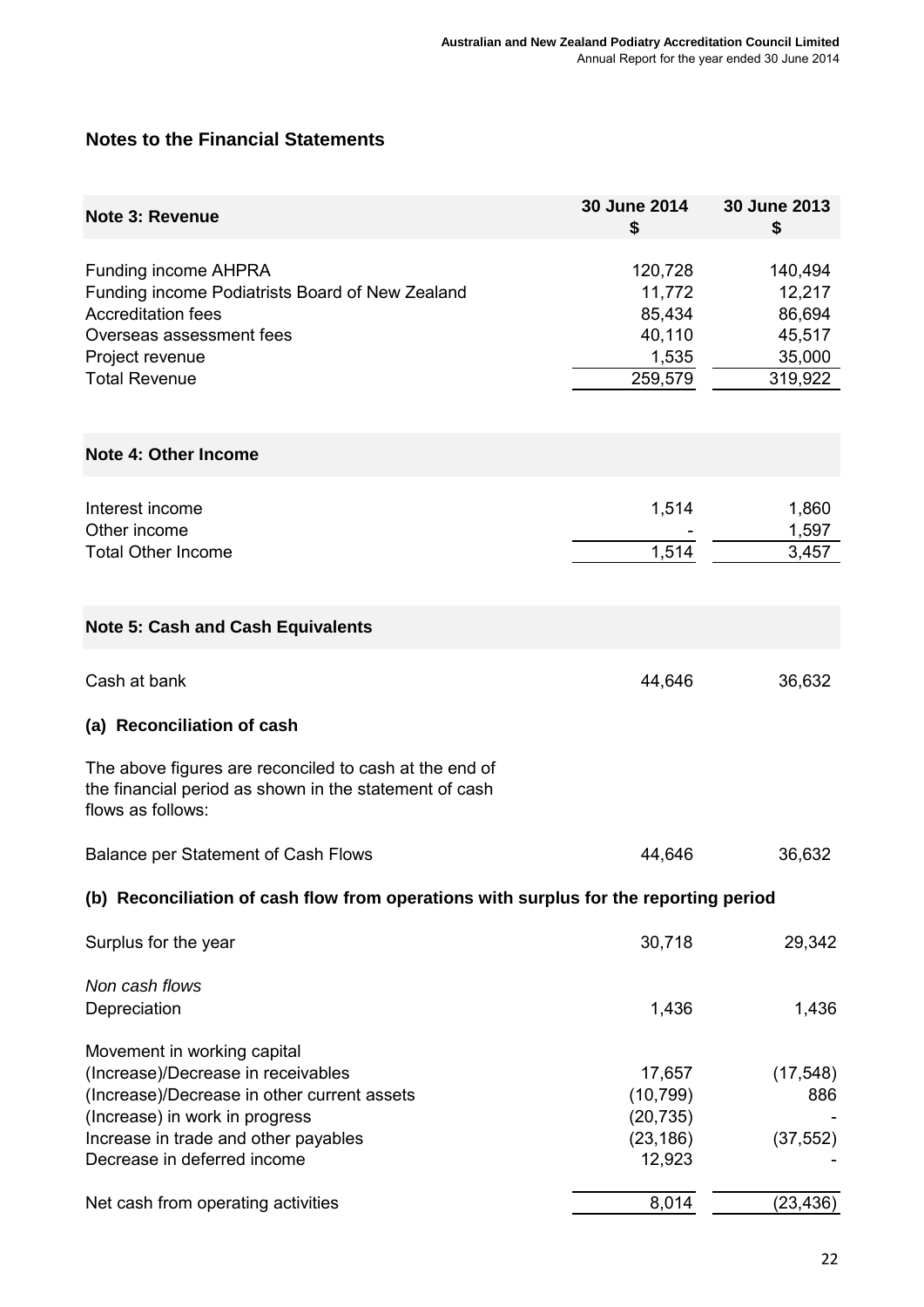| Note 6: Trade and Other Receivables | 30 June 2014 | 30 June 2013 |
|-------------------------------------|--------------|--------------|
| Trade receivables                   | 28,314       | 45.971       |
| Total trade and other receivables   | 28,314       | 45.971       |

#### Doubtful debts

The company has assessed the recoverability of amounts receivable and on the basis that no amounts are past due or are considered impaired; a doubtful debts provision is not required. Further there is no material credit risk exposure to any single receivable or group of receivables.

| <b>Note 7: Other Current Assets</b>                                       |                           |                      |
|---------------------------------------------------------------------------|---------------------------|----------------------|
| Prepaid insurance<br>Other prepaid expenses<br>Total other current assets | 1,138<br>10,886<br>12,024 | 1,130<br>95<br>1,225 |
| Note 8: Work In Progress                                                  |                           |                      |
| Work in progress<br>Total work in progress                                | 20,735<br>20,735          |                      |

Project revenue comprises the initial amount agreed in the contract. The stage of completion is measured by reference to the proportion of project costs incurred to date. Such costs are shown as work in progress on the balance sheet unless it is not probably that such project costs are recoverable from the customers in which case, such costs are recognised as an expense immediately.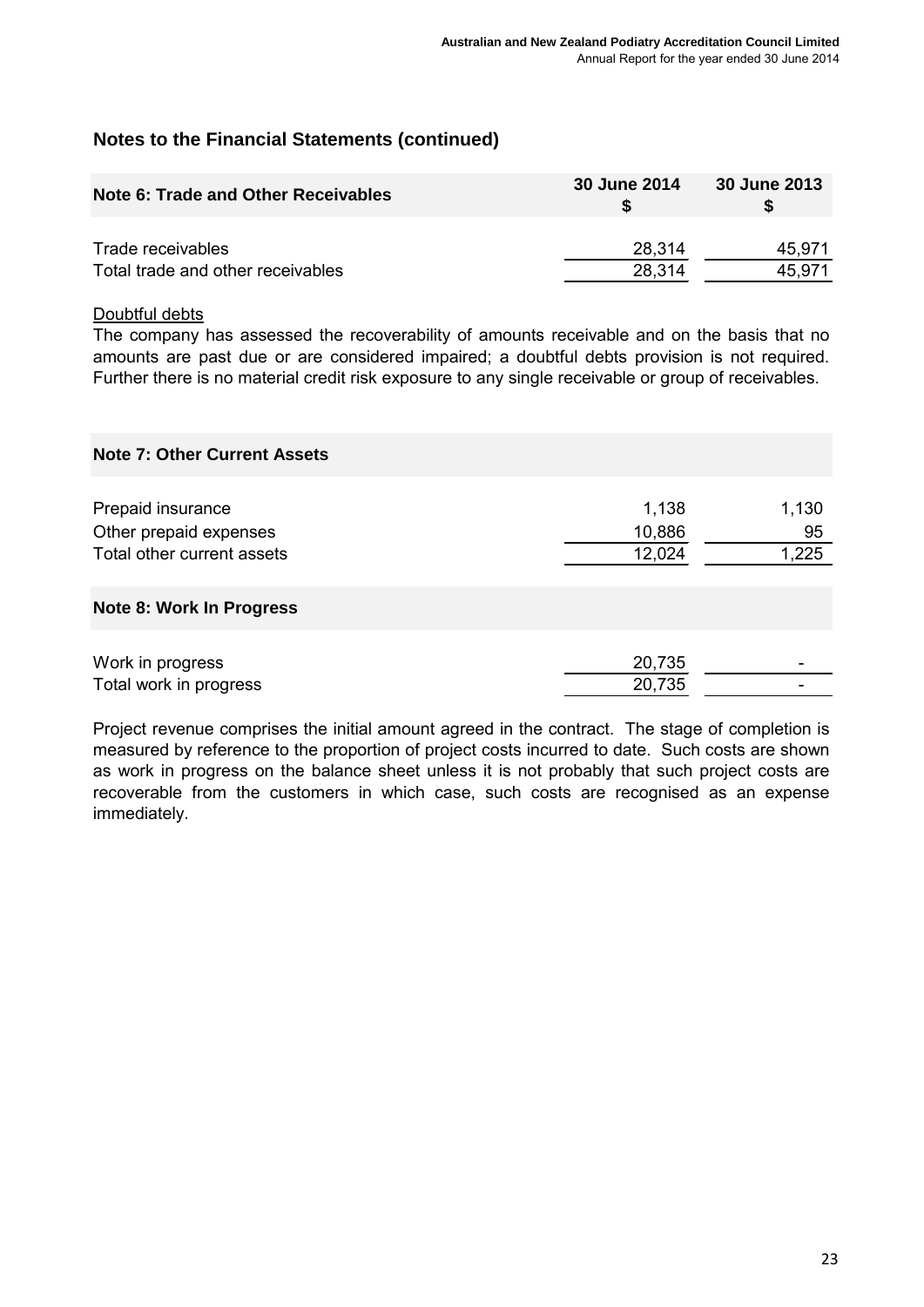| Note 9: Property, Plant & Equipment                                     |                       |
|-------------------------------------------------------------------------|-----------------------|
|                                                                         | Computer<br>Equipment |
| <b>Gross Carrying Amount</b>                                            |                       |
| <b>Balance at 1 July 2013</b>                                           | 4,308                 |
| <b>Additions</b>                                                        |                       |
| <b>Disposals</b>                                                        |                       |
| Balance at 30 June 2014                                                 | 4,308                 |
|                                                                         |                       |
| <b>Accumulated Depreciation</b><br><b>Balance at 1 July 2013</b>        |                       |
| Depreciation & amortisation expense                                     | (1, 554)<br>(1, 436)  |
| Eliminated on disposal of assets                                        |                       |
| Balance at 30 June 2014                                                 | (2,990)               |
|                                                                         |                       |
| <b>Net Book Value</b>                                                   |                       |
| As at 1 July 2013                                                       | 2,754                 |
| As at 30 June 2014                                                      | 1,318                 |
|                                                                         |                       |
| <b>Gross Carrying Amount</b>                                            |                       |
| <b>Balance at 1 July 2012</b>                                           | 772                   |
| <b>Additions</b>                                                        | 3,536                 |
| <b>Disposals</b>                                                        |                       |
| Balance at 30 June 2013                                                 | 4,308                 |
|                                                                         |                       |
| <b>Accumulated Depreciation</b>                                         |                       |
| <b>Balance at 1 July 2012</b>                                           | (118)                 |
| Depreciation & amortisation expense<br>Eliminated on disposal of assets | (1, 436)              |
| Balance at 30 June 2013                                                 | (1, 554)              |
|                                                                         |                       |
| <b>Net Book Value</b>                                                   |                       |
| As at 1 July 2012                                                       | 654                   |
| As at 30 June 2013                                                      | 2,754                 |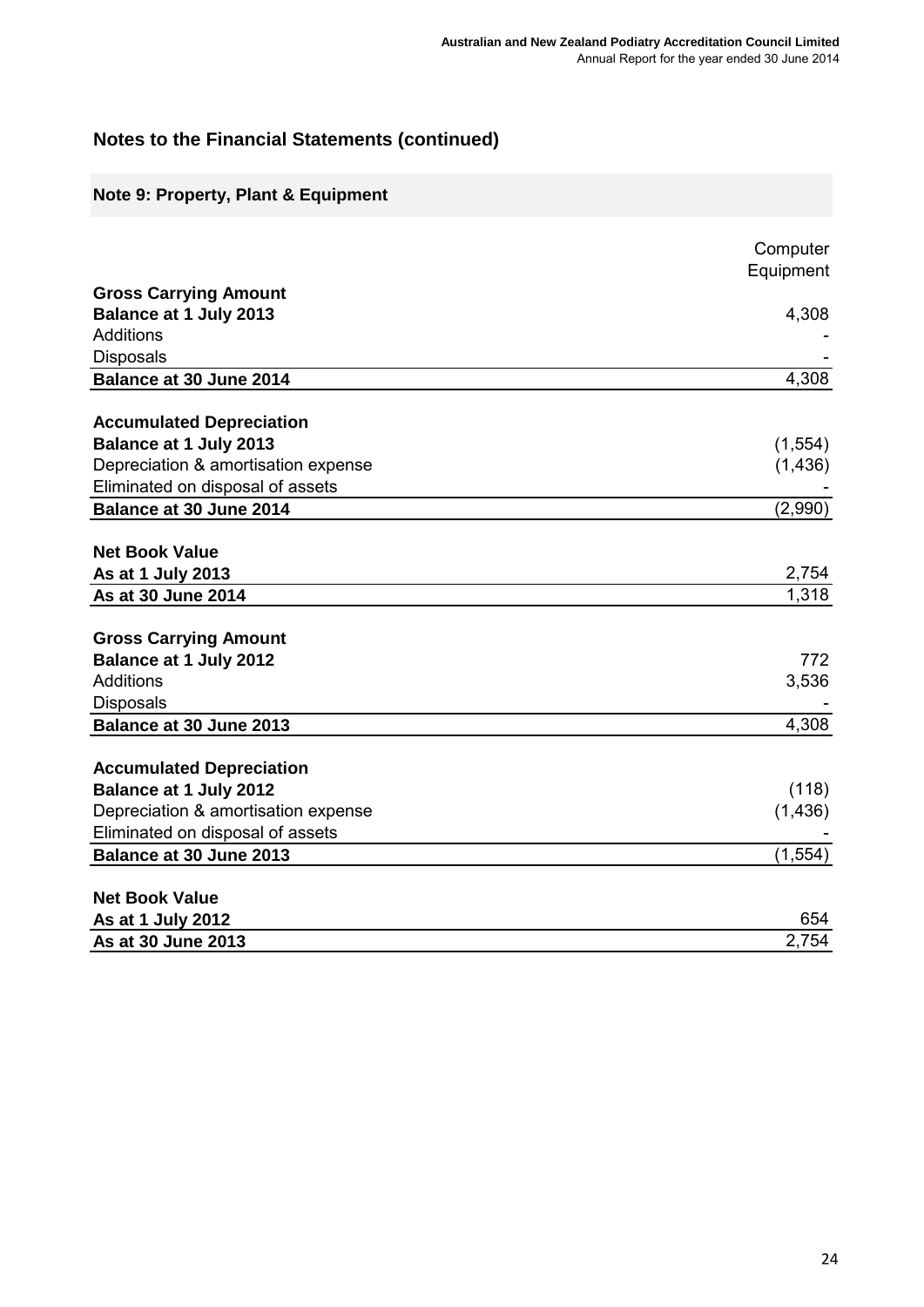| Note 10: Trade and Other Payables           | 30 June 2014<br>S | 30 June 2013<br>\$ |
|---------------------------------------------|-------------------|--------------------|
| <b>Current</b>                              |                   |                    |
| Trade creditors                             | 1,966             | 29,782             |
| Goods and services tax (receivable)/payable | 4,184             | (446)              |
| Audit fees payable                          | 5,000             | 5,000              |
| Total trade and other payables              | 11,150            | 34,336             |

#### **Note 11: Deferred Income**

| Deferred income       | 12,923 |  |
|-----------------------|--------|--|
| Total deferred income | 12,923 |  |

Project revenue comprises the initial amount agreed in the contract. The stage of completion is measured by reference to the proportion of project costs incurred to date. Where project payments are received in advance of specified stages of completion, such amounts are shown as deferred income in the balance sheet.

### **Note 12: Economic Dependency**

ANZPAC is dependent on the Australian Health Practitioner Regulation Agency (AHPRA) and the Podiatrists Board of New Zealand for the majority of its revenue used to operate the business. As per clause 4.1 of the Agreement for Accreditation Functions between AHPRA and ANZPAC, funding is reviewable annually. At the date of this report the Board of Directors has no reason to believe AHPRA will not continue to support ANZPAC.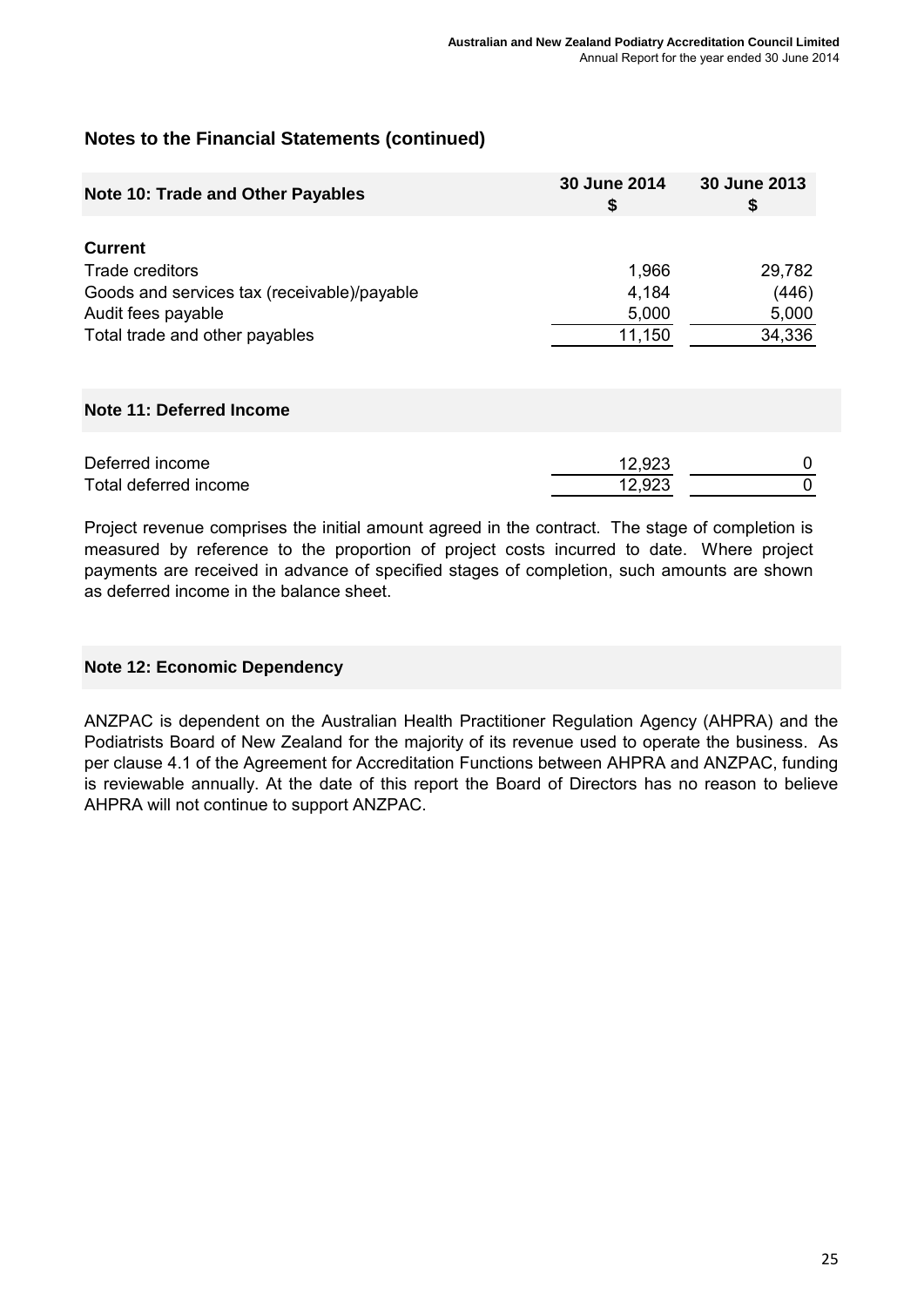#### **Note 13: Key Management Personnel Compensation**

The Directors of the company and the Executive Officer are considered to be key management personnel of the company.

#### **Compensation**

Compensation paid to key management personnel includes sitting fees paid to Directors for attendance at Board meetings and involvement with accreditation and assessment activities and consulting service fees paid to Directors for work on specific projects.

The amounts disclosed for each Director do not include the reimbursement of expenses paid to Directors as incurred. The reimbursement of expenses is not considered to be compensation.

The aggregate compensation made to directors of the company is set out below:

|                                             | 30 June 2014 | 30 June 2013 |
|---------------------------------------------|--------------|--------------|
| Director compensation<br>Executive officer* | 75.188<br>-  | 52,927       |

\* The Executive Officer, Ms Rachel Portelli is employed by Intensive Group Pty Ltd. ANZPAC and Intensive Group Pty Ltd are considered to be related parties. Related party transactions are set out in note 14.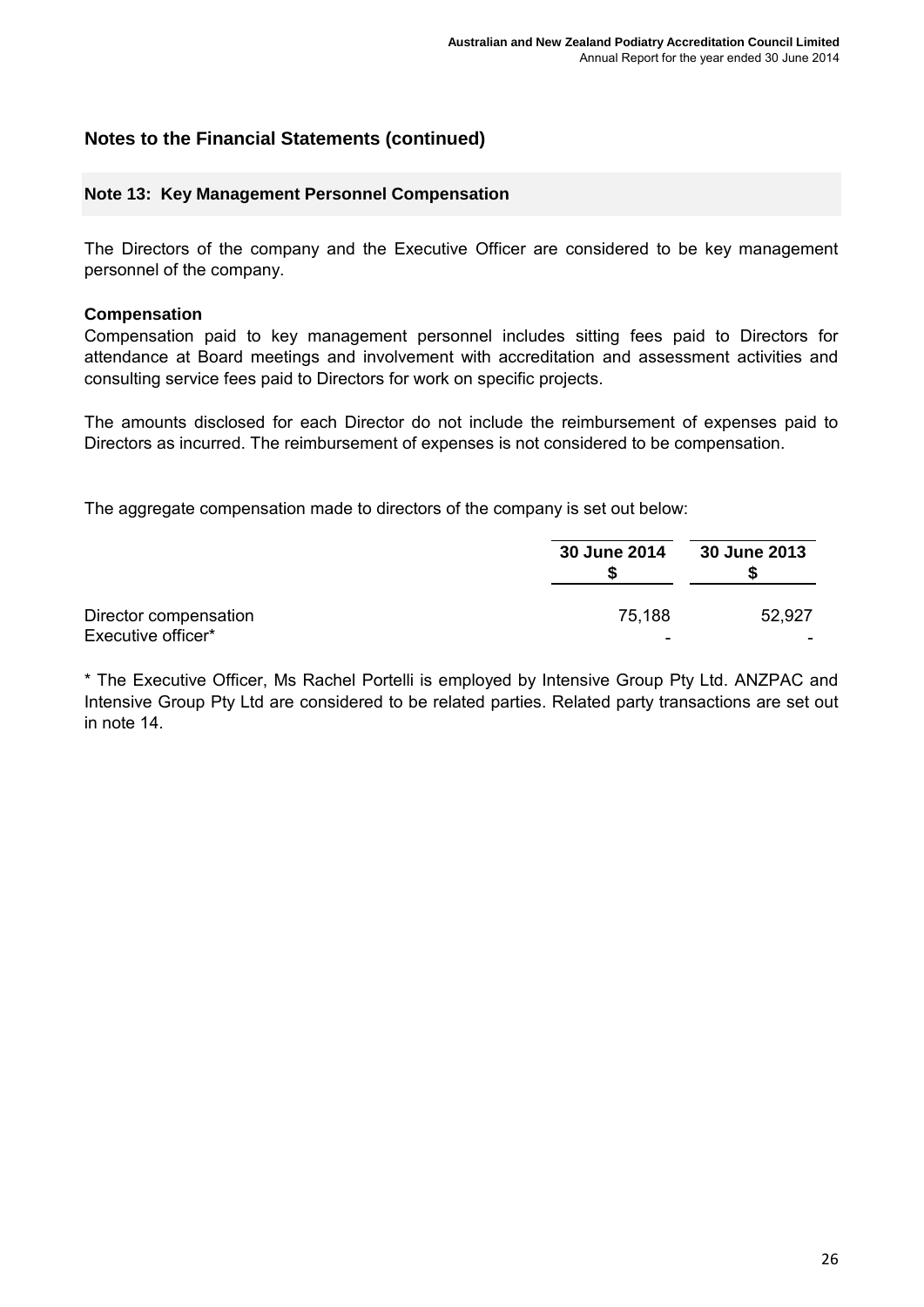#### **Note 14: Related Parties and Related-Party Transactions**

#### **(a) Key Management Personnel Compensation**

Disclosures relating to key management personnel compensation are set out in note 13.

#### **(b) Transactions with Related Parties**

Ms Rachel Portelli, the Executive Officer of ANZPAC was appointed on 1 January 2012. Rachel is a Director and jointly controls Intensive Group Pty Ltd. Intensive Group Pty Ltd is considered to be "related" to ANZPAC. ANZPAC has entered contracts with Intensive Group Pty Ltd for the provision of executive services including the provision of an executive officer and company secretary, administrative services and office premises. The current contract was entered into on 1 June 2013 for a period of 5 years. These contracts and the payments made under these contracts are consider related party transactions.

|           | 30 June 2014 | 30 June 2013 |
|-----------|--------------|--------------|
| Fees paid | 67,080       | 67,080       |

There were no other transactions with related parties during the current and previous financial year.

#### **(c) Receivable and payable to related parties**

There were no receivables or payables to related parties at the current and previous reporting date.

#### **(d) Loans to/from related parties**

There were no loans to or from related parties at the current and previous reporting date.

#### **(e) Transactions with Members of the Company**

All transactions with related parties were carried out on an "arms length" basis.

Members that serve in the capactiy of director were paid sitting fees as indicated below. Payments made to members of the company, which are also included in Note 13 above, during the year are as follows:

|                         | 30 June 2014 | 30 June 2013 |
|-------------------------|--------------|--------------|
| Rolf Scharfbillig       | 13.797       | 5,000        |
| Adam Bird               | 10.081       | 2.945        |
| Alexandra Noble-Beasley | 7.996        | 2.468        |
|                         | 31.875       | 10,413       |

Members that contribute funding income to ANZPAC are as indicated below. Payments received from members of the company during the year are as follows:

| Podiatrists Board of New Zealand | 11.772 | 12.217 |
|----------------------------------|--------|--------|
|                                  | 11772  | 12.217 |

#### **(f) Transactions with director-related entities**

No director or executive has entered into a material contract with the company (other than the provision of sitting fees and with the exception of transactions noted in 14(e) above) since the end of the previous financial year and there were no material contracts involving directors' interests in existence at year-end.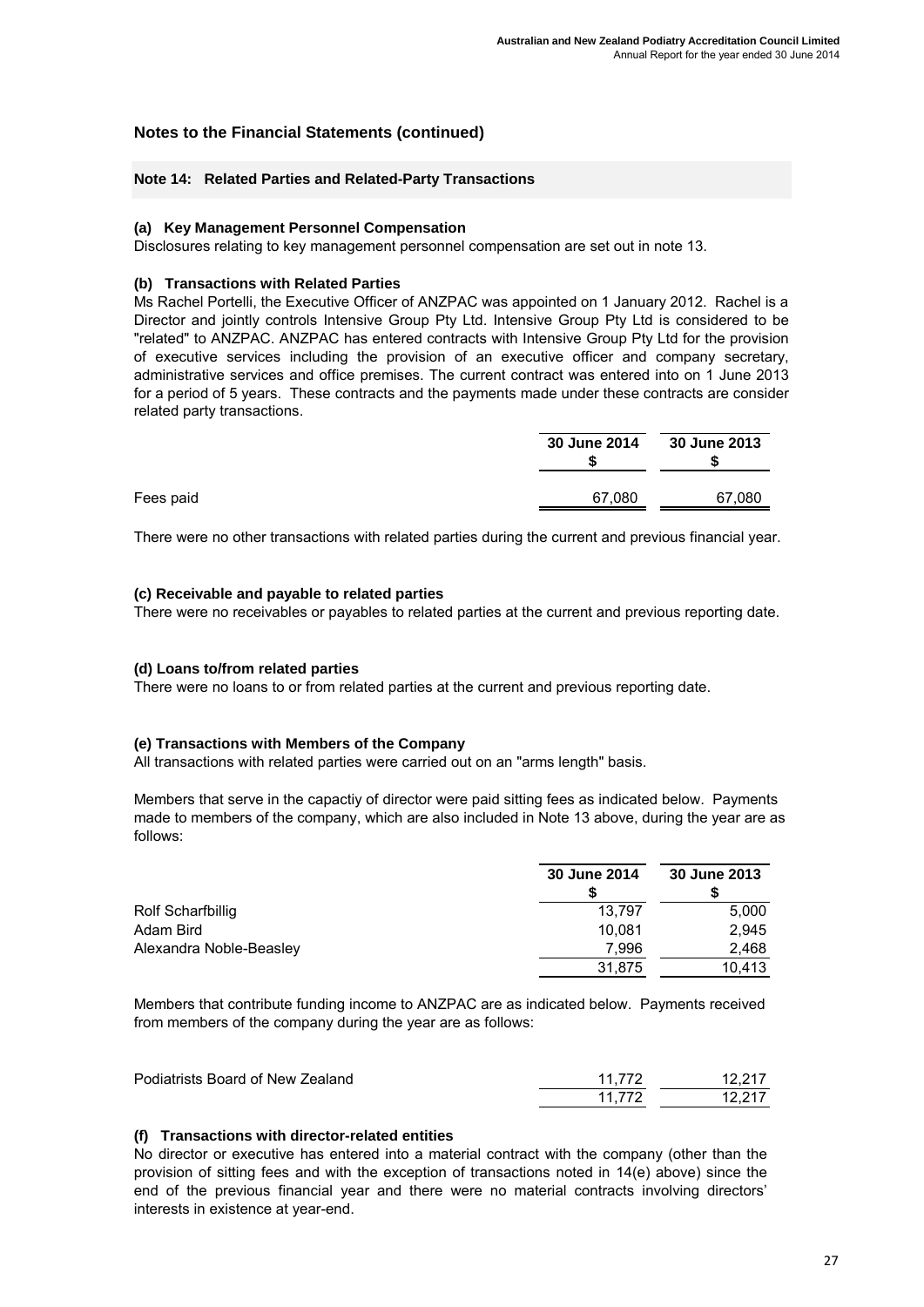#### **Note 15: Commitments**

The company has no material commitments as at 30 June 2014 (30 June 2013: Nil).

#### **Note 16: Contingent Liabilities**

The directors are not aware of any material contingent liabilities as at 30 June 2014 (2013: Nil).

### **Note 17: Events after the Reporting Period**

No matters or circumstances have arisen since the end of the financial reporting year to the date of this report that have or may significantly affect the activities of the company, the results of those activities or the state of affairs of the company in the ensuing or any financial year.

### **Note 18: Members' Guarantee**

The company is incorporated under the *Corporations Act 2001* and is a company limited by guarantee. If the company is wound up, the Constitution states that each member is required to contribute a maximum of \$20 each towards meeting any outstandings and obligations of the company. At 30 June 2014 the number of members was 4 (2013: 4 members).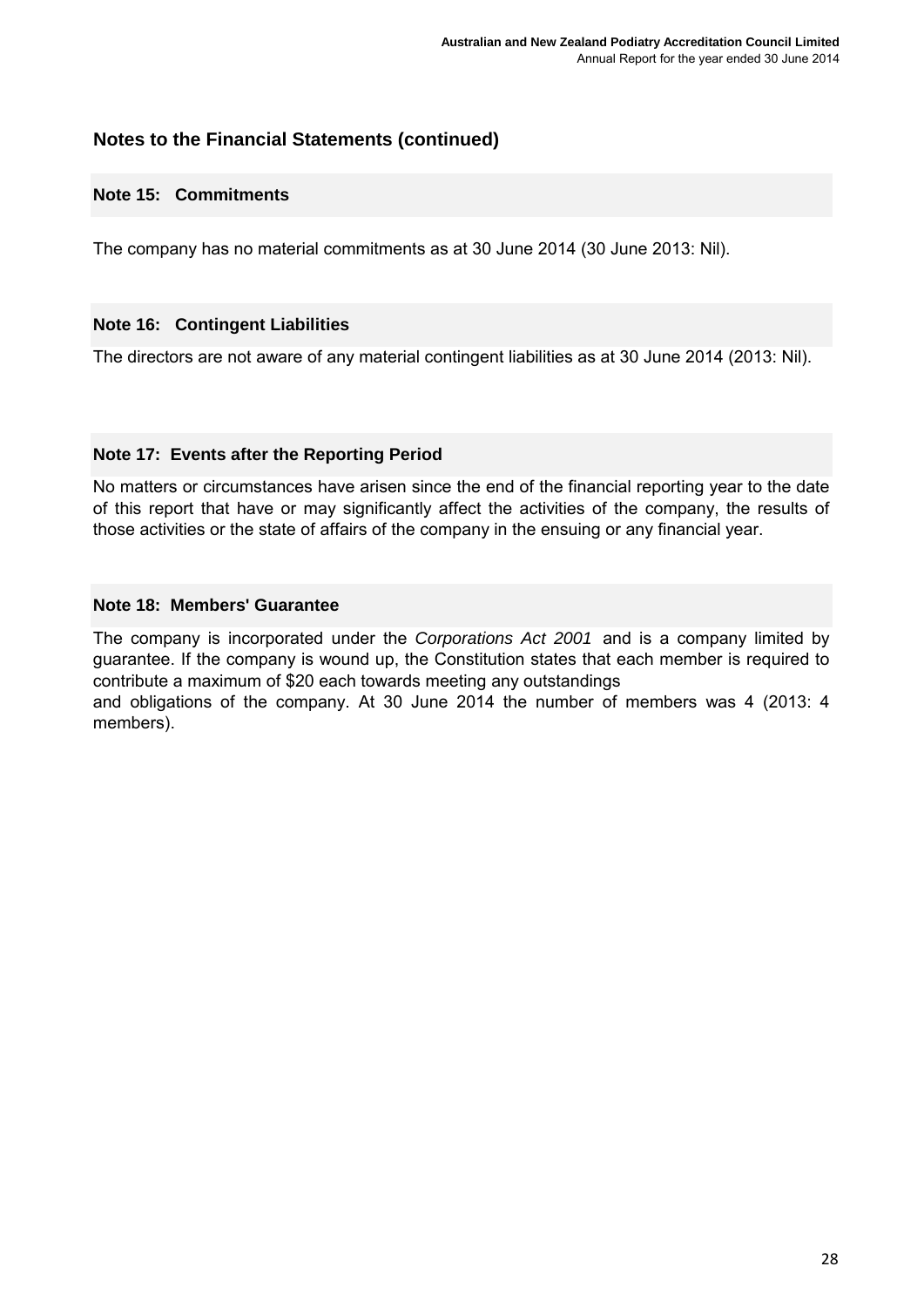# **Directors' Declaration**

The directors of the company declare that in their opinion:

- (a) The attached financial statements and notes thereto comply with accounting standards
- (b) The attached financial statements and notes thereto give a true and fair view of the financial position and performance of the company
- (c) The attached financial statements and notes are in accordance with the *Corporations Act 2001* and the Corporations Regulations 2001
- (d) There are reasonable grounds to believe the company will be able to pay its debts as and when they become due and payable.

Signed in accordance with a resolution of the directors made pursuant to s295 (5) of the *Corporations Act 2001*.

Rolf Schaftslig

23 October 2014 **Dr Rolf Scharfbillig** Chairperson